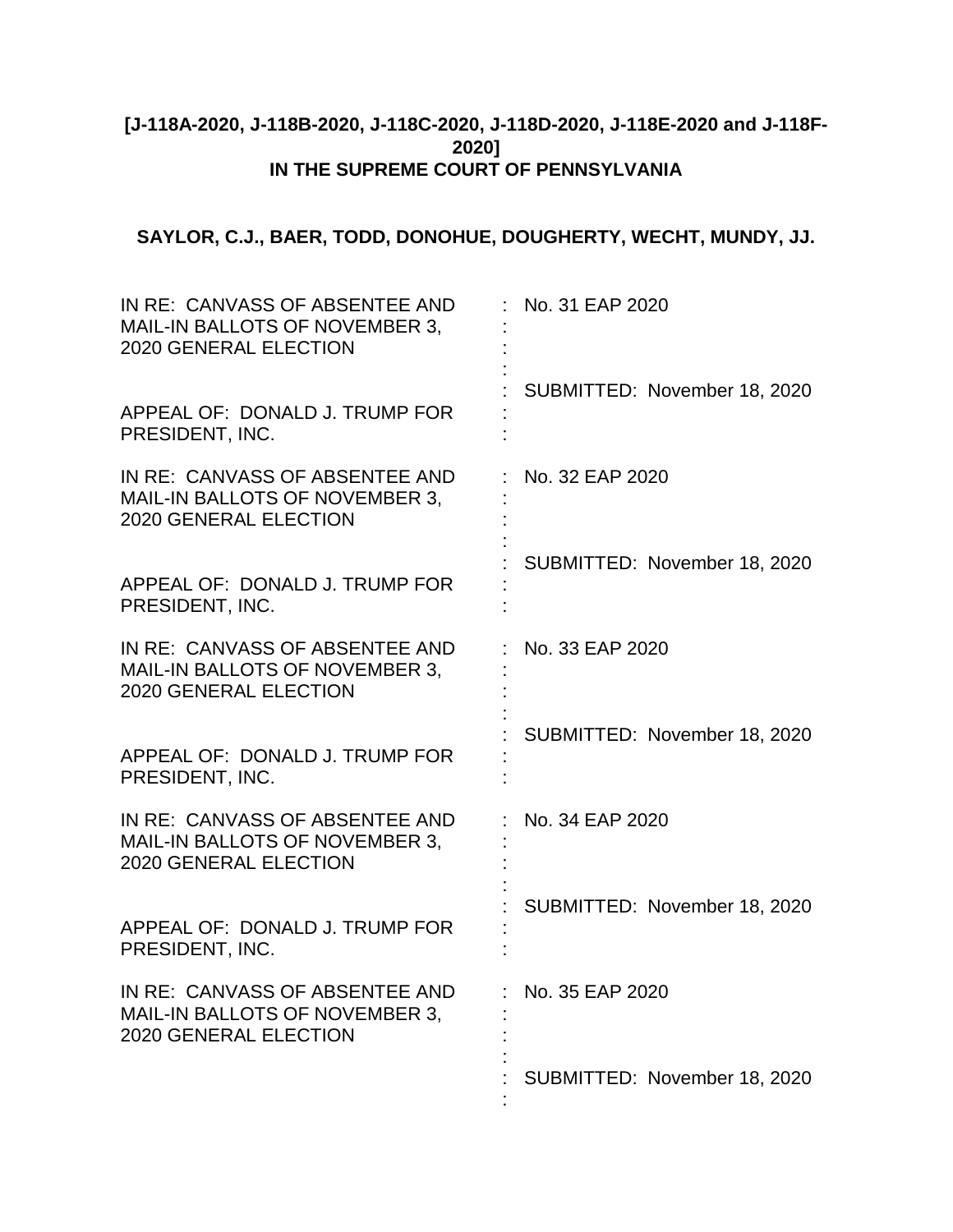| APPEAL OF: DONALD J. TRUMP FOR<br>PRESIDENT, INC.           |                                                                                                                                                                                                                     |
|-------------------------------------------------------------|---------------------------------------------------------------------------------------------------------------------------------------------------------------------------------------------------------------------|
| IN RE: 2,349 BALLOTS IN THE 2020<br><b>GENERAL ELECTION</b> | : No. 29 WAP 2020<br>Appeal from the Order of the<br><b>Commonwealth Court entered</b>                                                                                                                              |
| APPEAL OF: ALLEGHENY COUNTY<br><b>BOARD OF ELECTIONS</b>    | November 19, 2020 at No. 1162 CD<br>2020, reversing the Order of the<br>Court of Common Pleas of Allegheny<br>County entered November 18, 2020<br>at No. GD 20-011654 and remanding<br>SUBMITTED: November 20, 2020 |

*Justice Donohue announces the judgment of the Court, joined by Justices Baer, Todd and Wecht, and files an opinion joined by Justices Baer and Todd*

## **OPINION ANNOUNCING THE JUDGMENT OF THE COURT**

### **JUSTICE DONOHUE DECIDED: November 23, 2020**

These appeals present the question of whether the Election Code requires a county board of elections to disqualify mail-in or absentee ballots submitted by qualified electors who signed the declaration on their ballot's outer envelope but did not handwrite their name, their address, and/or a date, where no fraud or irregularity has been alleged. Pursuant to our longstanding jurisprudence, central to the disposition of these appeals is whether the information is made mandatory by the Election Code or whether the inclusion of the information is directory, i.e., a directive from the Legislature that should be followed but the failure to provide the information does not result in invalidation of the ballot.

We are guided by well-established interpretive principles including that where the language of a statute is unambiguous, the language shall be controlling. 1 Pa.C.S. §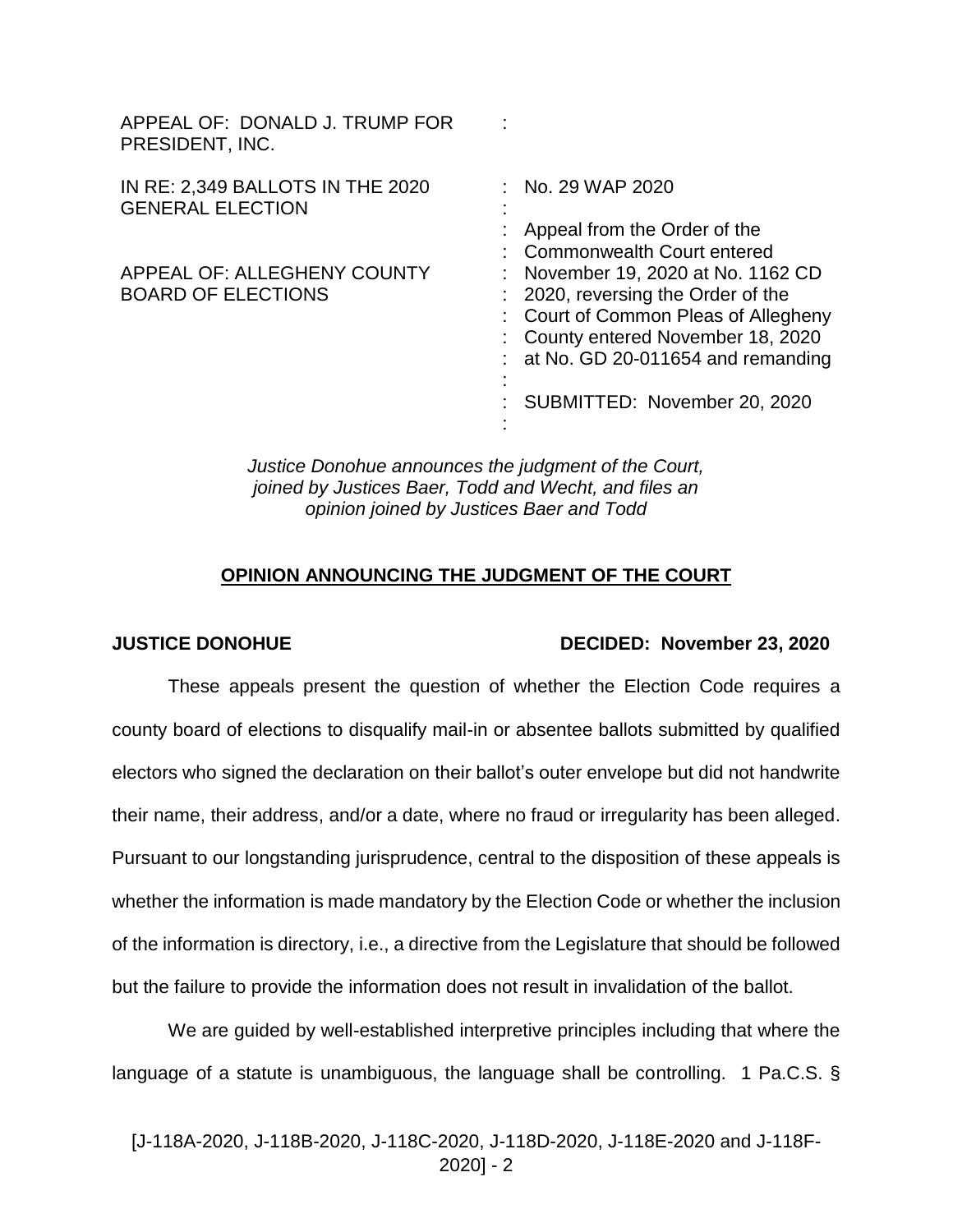1921(b). In the case of ambiguity, we look to ascertain the legislative intent, and in election cases, we adhere to the overarching principle that the Election Code should be liberally construed so as to not deprive, inter alia, electors of their right to elect a candidate of their choice. *Pa. Democratic Party v. Boockvar*, 238 A.3d 345, 356 (Pa. 2020). Stated more fully:

Election laws will be strictly enforced to prevent fraud, but ordinarily will be construed liberally in favor of the right to vote. All statutes tending to limit the citizen in his exercise of the right of suffrage should be liberally construed in his favor. Where the elective franchise is regulated by statute, the regulation should, when and where possible, be so construed as to insure rather than defeat the exercise of the right of suffrage. Technicalities should not be used to make the right of the voter insecure. No construction of a statute should be indulged that would disfranchise any voter if the law is reasonably susceptible of any other meaning.

*Appeal of James*, 105 A.2d 64, 65-66 (Pa. 1954).

Guided by these principles and for the reasons discussed at length in this opinion, we conclude that the Election Code does not require boards of elections to disqualify mail-in or absentee ballots submitted by qualified electors who signed the declaration on their ballot's outer envelope but did not handwrite their name, their address, and/or date, where no fraud or irregularity has been alleged.

\* \* \*

In connection with five of these consolidated appeals, Petitioner Donald J. Trump for President, Inc. (the "Campaign") challenges the decision of the Philadelphia County Board of Elections (the "Philadelphia Board") to count 8,329 absentee and mail-in ballots. The Campaign does not contest that these ballots were all timely received by the Philadelphia Board prior to 8:00 p.m. on November 3, 2020 (election day); that they were cast and signed by qualified electors; and that there is no evidence of fraud associated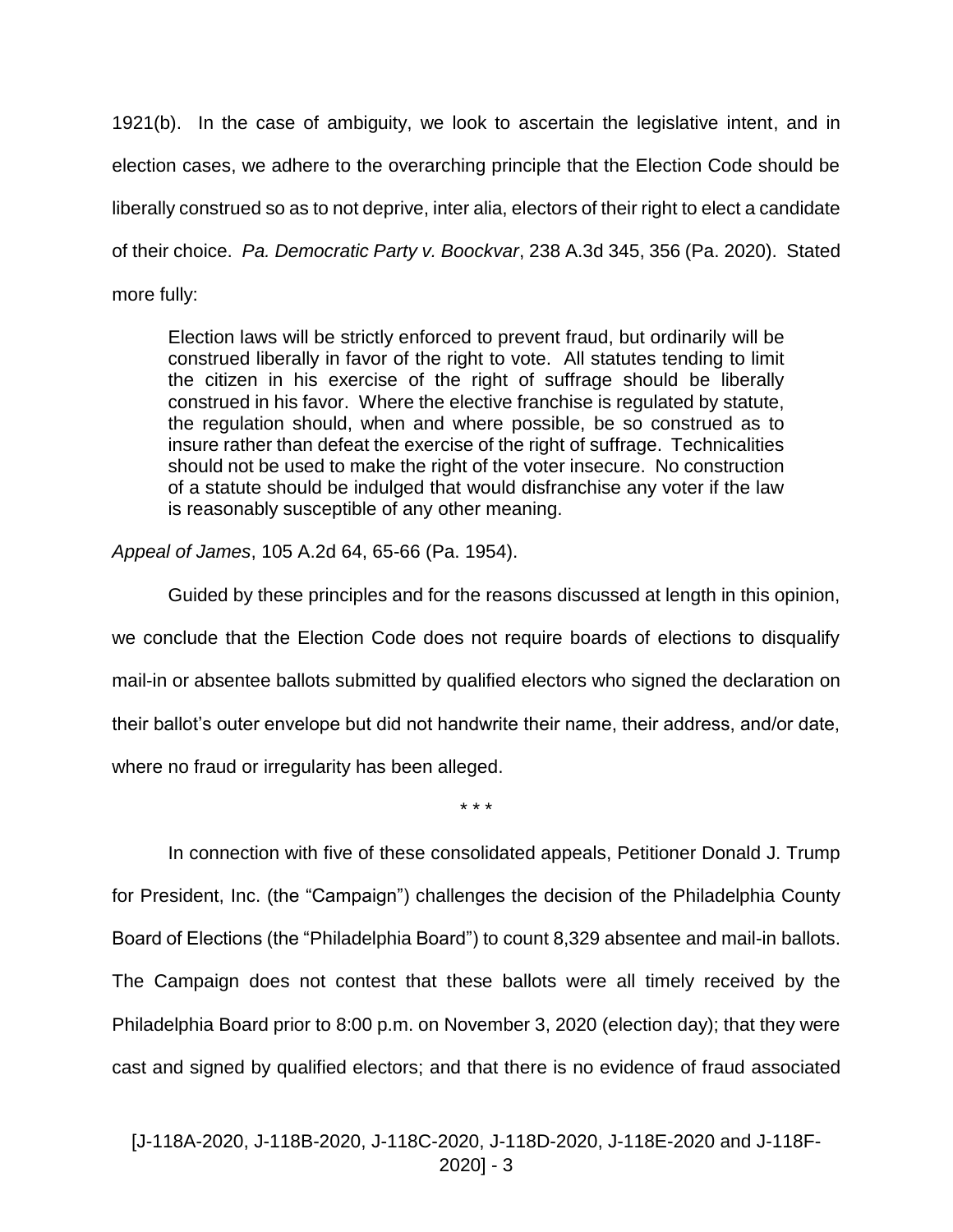with their casting. The Campaign instead contends that these votes should not be counted because the voters who submitted them failed to handwrite their name, street address or the date (or some combination of the three) on the ballot-return outer envelope. The Philadelphia County Court of Common Pleas, per the Honorable James Crumlish, upheld the Philadelphia Board's decision to count the ballots, ruling that the Election Code does not mandate the disqualification of ballots for a failure to include the challenged information, stressing that the inclusion or exclusion of this information does not prevent or promote fraud. The Campaign pursued an appeal to the Commonwealth Court. This Court granted the Philadelphia Board's application to exercise our extraordinary jurisdiction, 42 Pa. C.S. § 726, over these cases then pending in the Commonwealth Court.

At or around the same time that the matters were being litigated in Philadelphia, across the state in Allegheny County, Nicole Ziccarelli, a candidate for the Pennsylvania Senate in the 45<sup>th</sup> Senatorial District (Allegheny-Westmoreland counties) challenged the November 10, 2020 decision of the Allegheny County Board of Elections (the "Allegheny County Board") to canvass 2,349 mail-in ballots that contained a signed – but undated – declaration. Again, all of the outer envelopes were signed, they are conceded to be timely and there are no allegations of fraud or illegality. On November 18, 2020, the Court of Common Pleas of Allegheny County, per the Honorable Joseph James, upheld the decision of the Allegheny County Board to count the ballots. *Ziccarelli v. Allegheny County Board of Elections*, No. GD-20-011654 (Allegheny Cty. Ct. Com. Pl.). Ziccarelli filed an appeal to the Commonwealth Court and an application in this Court requesting that we exercise extraordinary jurisdiction over her appeal. During the pendency of the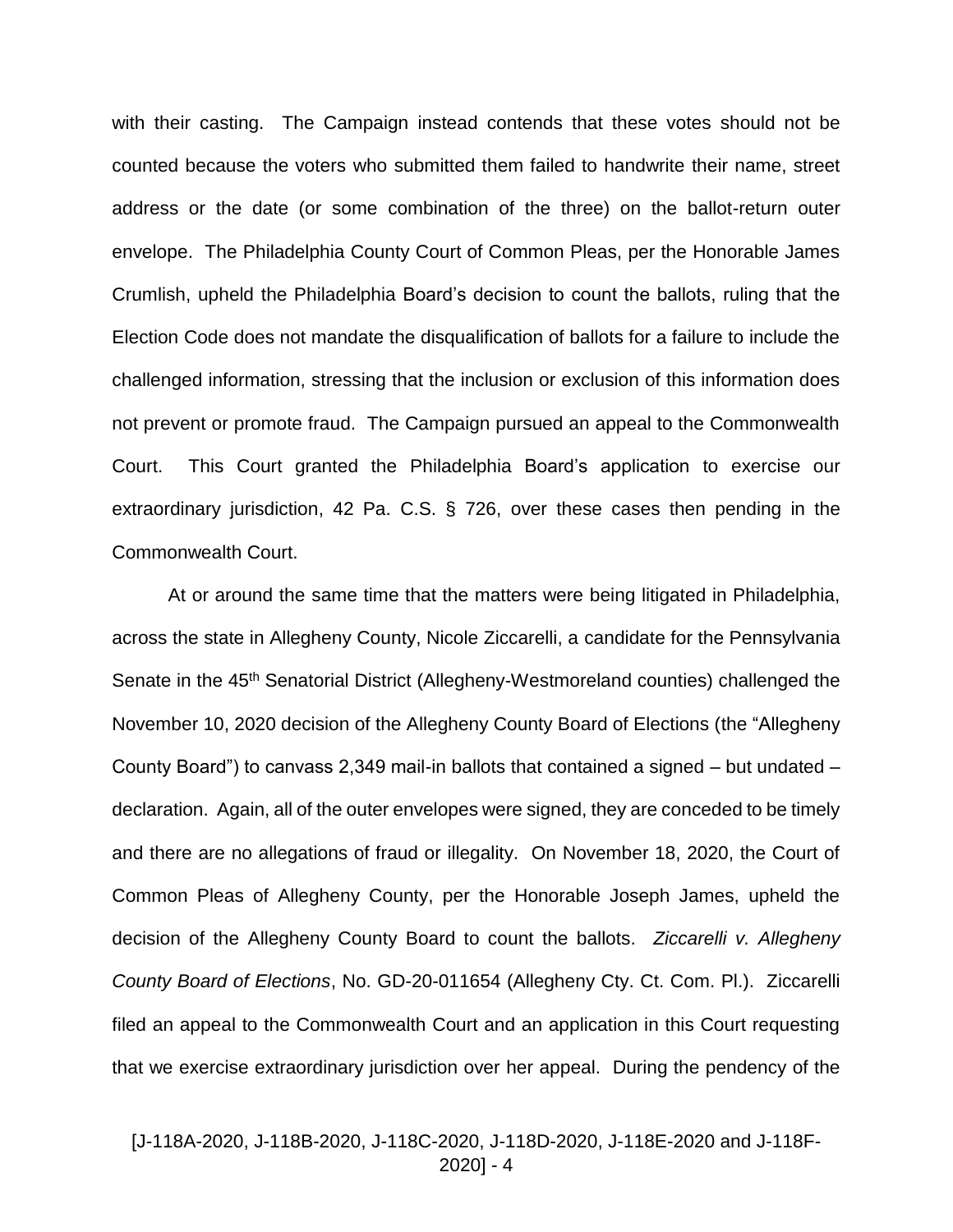request to this Court, on November 19, 2020, a three-judge panel of the Commonwealth Court, with one judge dissenting, reversed the common pleas court decision.

On November 20, 2020, the Allegheny County Board filed an emergency petition for allowance of appeal, which we granted, limited to whether the ballots contained in undated outer envelopes should be invalidated. We stayed the order of the Commonwealth Court pending the outcome of this appeal and consolidated it with the

Philadelphia Board cases.

In these appeals, we are called upon to interpret several provisions of the Election

Code. We set them forth at the outset since they guide the resolution of these appeals.

Section 3146.6(a) provides as follows with respect to absentee ballots:

(a) Except as provided in paragraphs (2) and (3), at any time after receiving an official absentee ballot, but on or before eight o'clock P.M. the day of the primary or election, the elector shall, in secret, proceed to mark the ballot only in black lead pencil, indelible pencil or blue, black or blue-black ink, in fountain pen or ball point pen, and then fold the ballot, enclose and securely seal the same in the envelope on which is printed, stamped or endorsed "Official Election Ballot." This envelope shall then be placed in the second one, on which is printed the form of declaration of the elector, and the address of the elector's county board of election and the local election district of the elector. **The elector shall then fill out, date and sign the declaration printed on such envelope.**  Such envelope shall then be securely sealed and the elector shall send same by mail, postage prepaid, except where franked, or deliver it in person to said county board of election.

25 P.S. § 3146.6(a) (emphasis added).

Section 3150.16(a) sets forth the procedure for the submission of a mail-in ballot:

(a) General rule.--At any time after receiving an official mailin ballot, but on or before eight o'clock P.M. the day of the primary or election, the mail-in elector shall, in secret, proceed to mark the ballot only in black lead pencil, indelible

[J-118A-2020, J-118B-2020, J-118C-2020, J-118D-2020, J-118E-2020 and J-118F-2020] - 5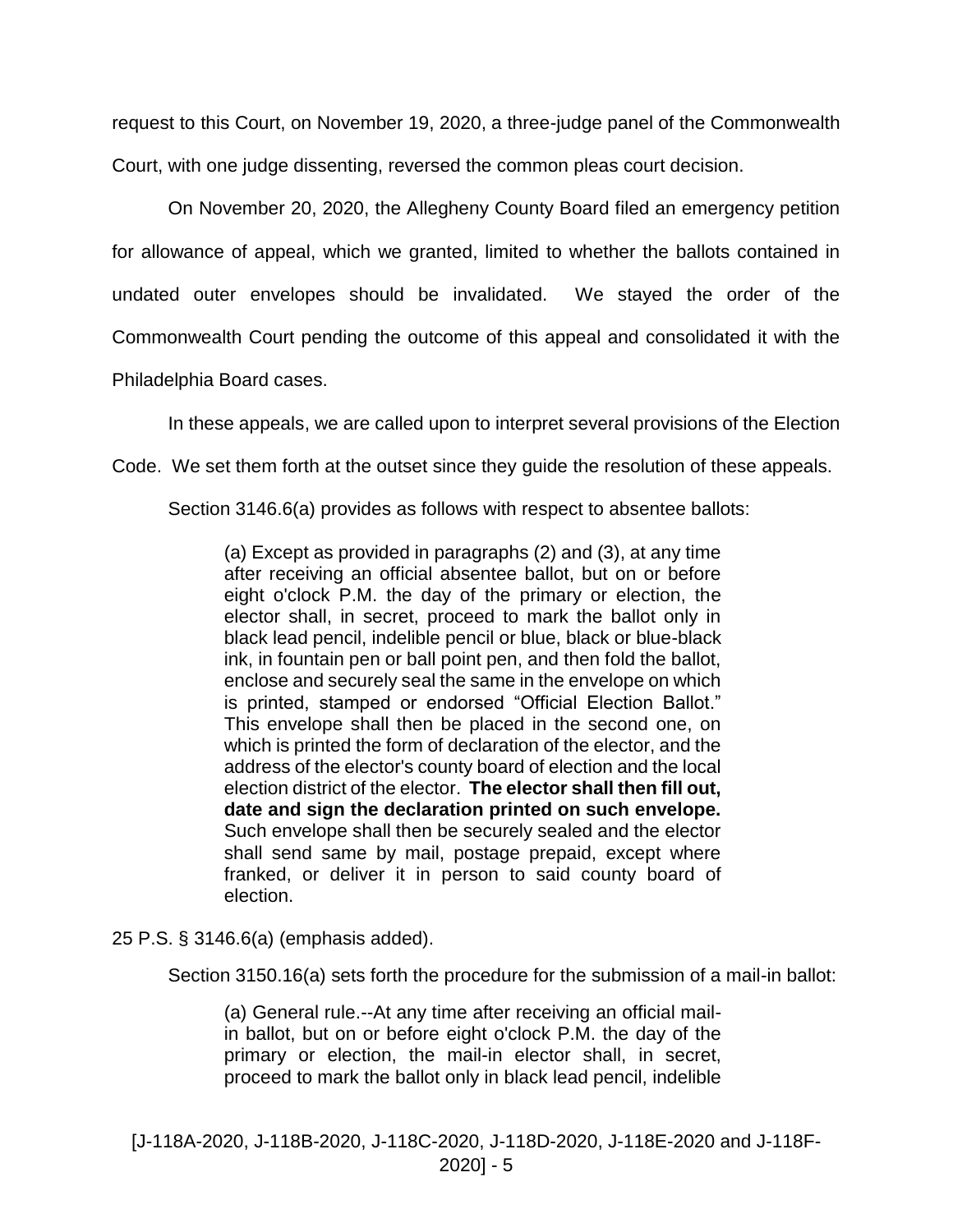pencil or blue, black or blue-black ink, in fountain pen or ball point pen, and then fold the ballot, enclose and securely seal the same in the envelope on which is printed, stamped or endorsed "Official Election Ballot." This envelope shall then be placed in the second one, on which is printed the form of declaration of the elector, and the address of the elector's county board of election and the local election district of the elector. **The elector shall then fill out, date and sign the declaration printed on such envelope.** Such envelope shall then be securely sealed and the elector shall send same by mail, postage prepaid, except where franked, or deliver it in person to said county board of election.

25 P.S. § 3150.16(a) (emphasis added).

Sections 3146.4 and 3150.14(b) delegate to the Secretary of the Commonwealth

the responsibility to prescribe the form of the elector's declaration on the outer envelope

used to mail the absentee and mail-in ballots:

## **§ 3146.4. Envelopes for official absentee ballots**

The county boards of election shall provide two additional envelopes for each official absentee ballot of such size and shape as shall be prescribed by the Secretary of the Commonwealth, in order to permit the placing of one within the other and both within the mailing envelope. On the smaller of the two envelopes to be enclosed in the mailing envelope shall be printed, stamped or endorsed the words "Official Election Ballot," and nothing else. **On the larger of the two envelopes, to be enclosed within the mailing envelope, shall be printed the form of the declaration of the elector, and the name and address of the county board of election of the proper county**. The larger envelope shall also contain information indicating the local election district of the absentee voter. **Said form of declaration and envelope shall be as prescribed by the Secretary of the Commonwealth and shall contain among other things a statement of the electors qualifications, together with a statement that such elector has not already voted in such primary or election**. The mailing envelope addressed to the elector shall contain the two envelopes, the official absentee ballot, lists of candidates, when authorized by section 1303 subsection (b) of this act, the uniform instructions in form and substance as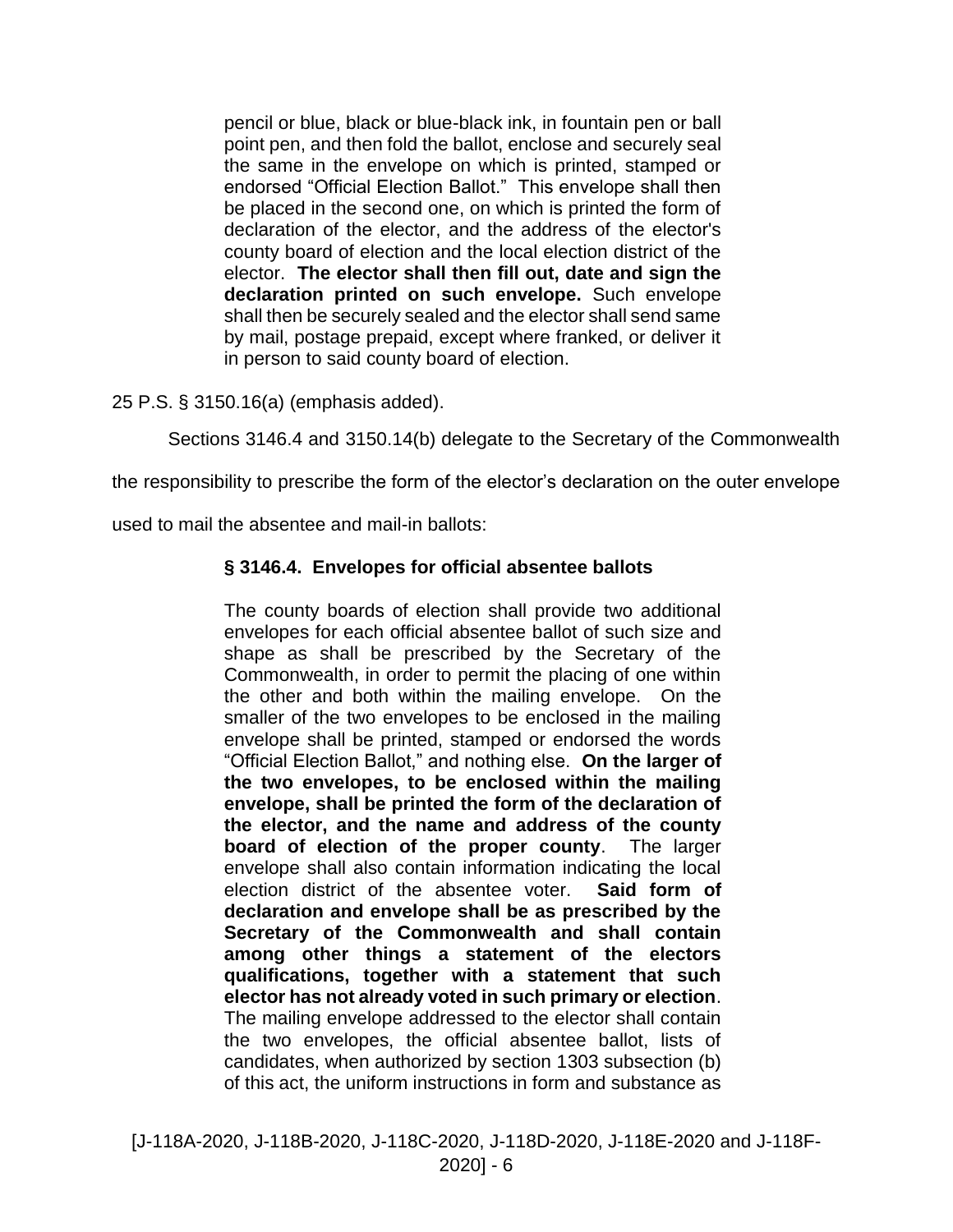prescribed by the Secretary of the Commonwealth and nothing else.

25 P.S. § 3146.4 (emphasis added).

# **§ 3150.14. Envelopes for official mail-in ballots**

\* \* \*

(b) Form of declaration and envelope.--**The form of declaration and envelope shall be as prescribed by the Secretary of the Commonwealth and shall contain, among other things, a statement of the elector's qualifications, together with a statement that the elector has not already voted in the primary or election**.

25 P.S. § 3150.14(b) (emphasis added).

The pre-canvassing or canvassing of absentee and mail-in ballots proceed in

accordance with the dictates of 25 P.S. § 3146.8(g)(3), as follows:

# **§ 3146.8. Canvassing of official absentee ballots and mail-in ballots**

When the county board meets to pre-canvass or canvass absentee ballots and mail-in ballots under paragraphs (1), (1.1) and (2), **the board shall examine the declaration on the envelope of each ballot not set aside under subsection (d) [a voter who dies before the election] and shall compare the information thereon with that contained in the "Registered Absentee and Mail-in Voters File," the absentee voters' list and/or the "Military Veterans and Emergency Civilians Absentee Voters File," whichever is applicable. If the county board has verified the proof of identification as required under this act and is satisfied that the declaration is sufficient and the information contained in the "Registered Absentee and Mail-in Voters File," the absentee voters' list and/or the "Military Veterans and Emergency Civilians Absentee Voters File" verifies his right to vote**, the county board shall provide a list of the names of electors whose absentee ballots or mail-in ballots are to be pre-canvassed or canvassed.

25 P.S. § 3146.8(g)(3) (emphasis added).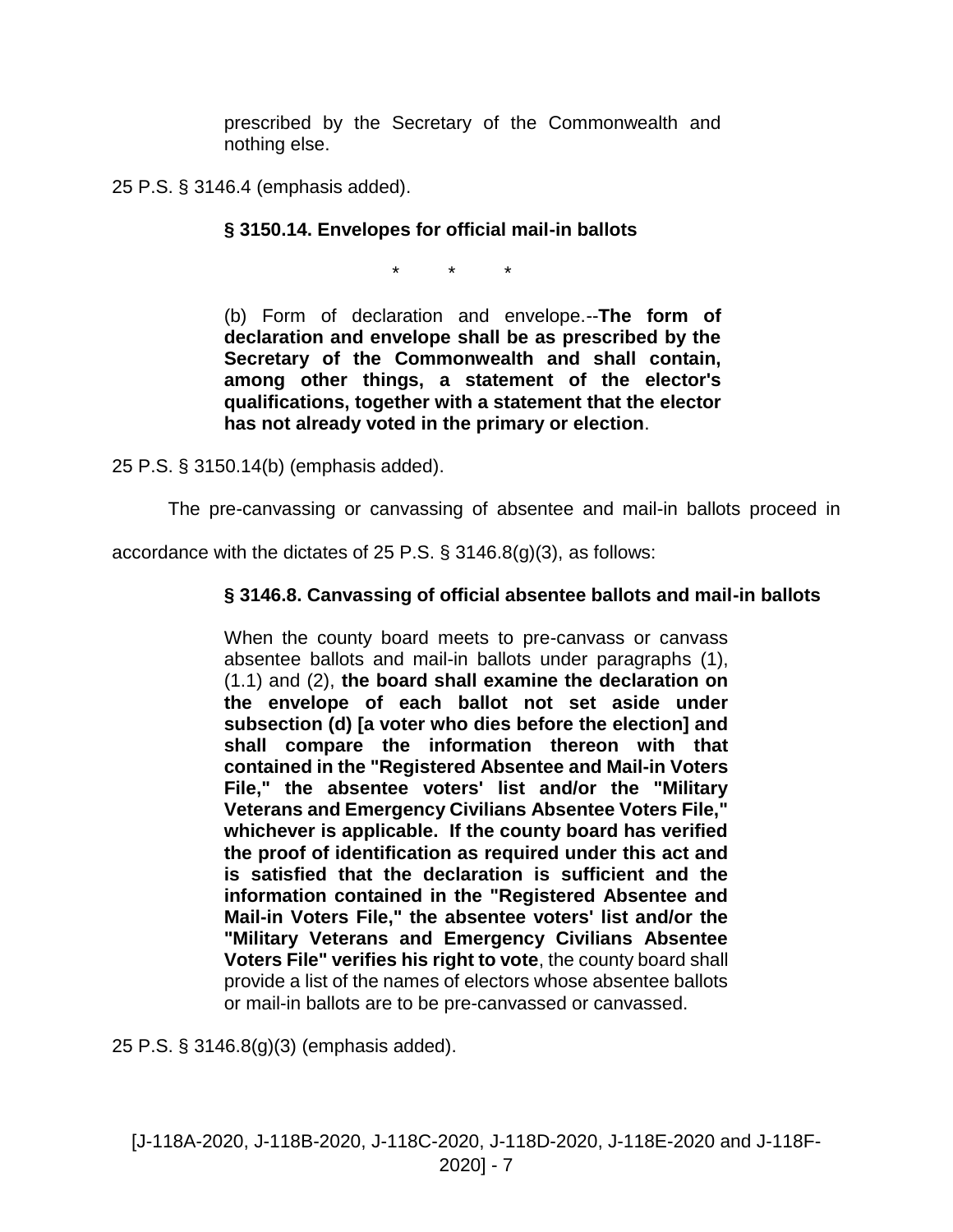Pursuant to the authority granted in § 3150.14(b), the Secretary of the Commonwealth developed the following declaration used in connection with the 2020 General Election:

> I hereby declare that I am qualified to vote from the below stated address at this election; that I have not already voted in this election; and I further declare that I marked my ballot in secret. I am qualified to vote the enclosed ballot. I understand I am no longer eligible to vote at my polling place after I return my voted ballot. However, if my ballot is not received by the county, I understand I may only vote by provisional ballot at my polling place, unless I surrender my balloting materials, to be voided, to the judge of elections at my polling place.

[BAR CODE]

Voter, sign or mark here/Votante firme o margue aqui

 $X$ 

\_\_\_\_\_\_\_\_\_\_\_\_\_\_\_\_\_\_\_\_\_\_\_\_\_\_\_\_\_\_\_\_\_\_\_\_ Date of signing (MM/DD/YYYY)/Fechade firme (MM/DD/YYYY)

Voter, print name/Votante, nombre en letra de impreta

\_\_\_\_\_\_\_\_\_\_\_\_\_\_\_\_\_\_\_\_\_\_\_\_\_\_\_\_\_\_\_\_\_\_\_\_\_\_ Voter, address (street)/Votante, dirreccion (calle)

\_\_\_\_\_\_\_\_\_\_\_\_\_\_\_\_\_\_\_\_\_\_\_\_\_\_\_\_\_\_\_\_\_\_\_\_\_

[LABEL – Voters' name and address]

In addition, the Secretary issued guidance to the county boards of elections with

respect to the examination of ballot return envelopes. First, on September 11, 2020, she

issued the following guidance:

3. EXAMINATION OF DECLARATION ON BALLOT RETURN ENVELOPES:

The county board of elections is responsible for approving ballots to be counted during pre-canvassing.

[J-118A-2020, J-118B-2020, J-118C-2020, J-118D-2020, J-118E-2020 and J-118F-2020] - 8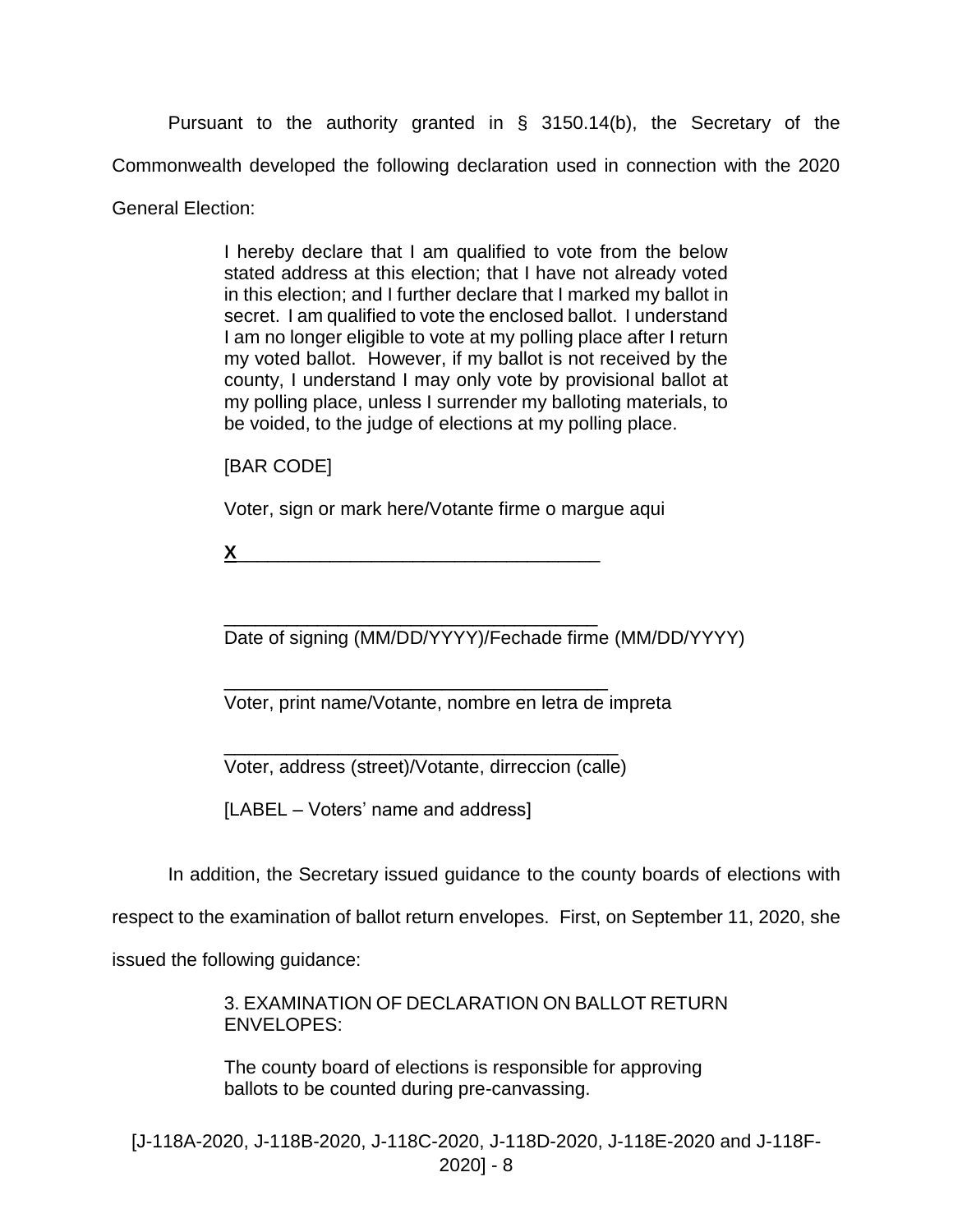To promote consistency across the 67 counties, the county boards of elections should follow the following steps when processing returned absentee and mail-in ballots.

After setting aside ballots of elector's who died prior to the opening of the polls, the county board of elections shall examine the Voter's Declaration on the outer envelope of each returned ballot and compare the information on the outer envelope, i.e., the voter's name and address, with the information contained in the "Registered Absentee and Mailin Voters File, the absentee voter's list and/or the Military Veterans' and Emergency Civilians Absentee Voters File."

If the Voter's Declaration on the return envelope is blank, that ballot return envelope must be set aside and not counted. If the board determines that a ballot should not be counted, the final ballot disposition should be noted in SURE. The ballot return status (Resp Type) should be noted using the appropriate drop-down selection.

If the Voter's Declaration on the return envelope is signed and the county board is satisfied that the declaration is sufficient, the mail-in or absentee ballot should be approved for canvassing unless challenged in accordance with the Pennsylvania Election Code.

Guidance Concerning Examination of Absentee and Mail-in Ballot Return Envelopes,

9/11/2020, at 3. On September 28, 2020, the Secretary offered additional guidance on

the treatment of ballot return envelopes:

With regard to the outer ballot-return envelope:

A ballot‐return envelope with a declaration that is filled out, dated, and signed by an elector who was approved to receive an absentee or mail‐in ballot is sufficient and counties should continue to pre‐canvass and canvass these ballots.

A ballot‐return envelope with a declaration that is not filled out, dated, and signed is not sufficient and must be set aside, declared void and may not be counted. Ballot‐return envelopes must be opened in such a manner as not to destroy the declarations executed thereon.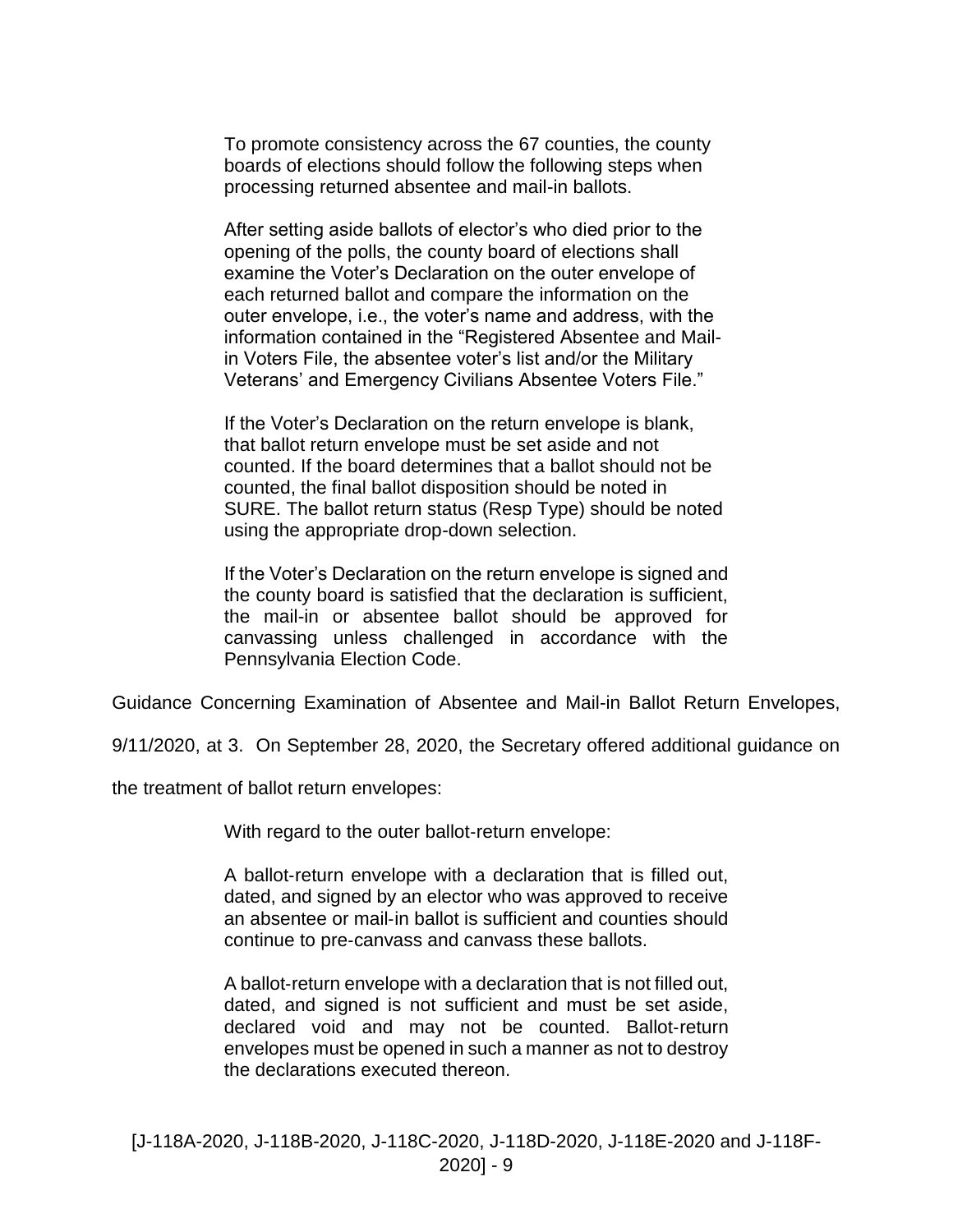All ballot-return envelopes containing executed declarations must be retained for a period of two years in accordance with the Election Code.

\* \* \*

## **Pre**‐**canvass and Canvass Procedures**

At the pre‐canvass or canvass, as the case may be, the county board of elections should:

- Segregate the unopened ballots of voters whose applications were challenged by the challenge deadline (5:00 PM on the Friday before the election).
	- o These ballots must be placed in a secure, sealed container until the board of elections holds a formal hearing on the challenged ballots.
	- o Ballot applications can only be challenged on the basis that the applicant is not qualified to vote.
- Set aside the ballot of any voter who was deceased before election day.
- Set aside any ballots without a filled out, dated and signed declaration envelope.
- Set aside any ballots without the secrecy envelope and any ballots in a secrecy envelope that include text, mark, or symbol which reveals the identity of the voter, the voter's political affiliation (party), or the voter's candidate preference.

The Election Code does not permit county election officials to reject applications or voted ballots based solely on signature analysis.

No challenges may be made to mail‐in or absentee ballot applications after 5:00 pm on the Friday before the election.

No challenges may be made to mail‐in and absentee ballots at any time based on signature analysis.

NOTE: For more information about the examination of return envelopes, please refer to the Department's September 11, 2020 *Guidance Concerning Examination of Absentee and Mail*‐*in Ballot Return Envelopes*.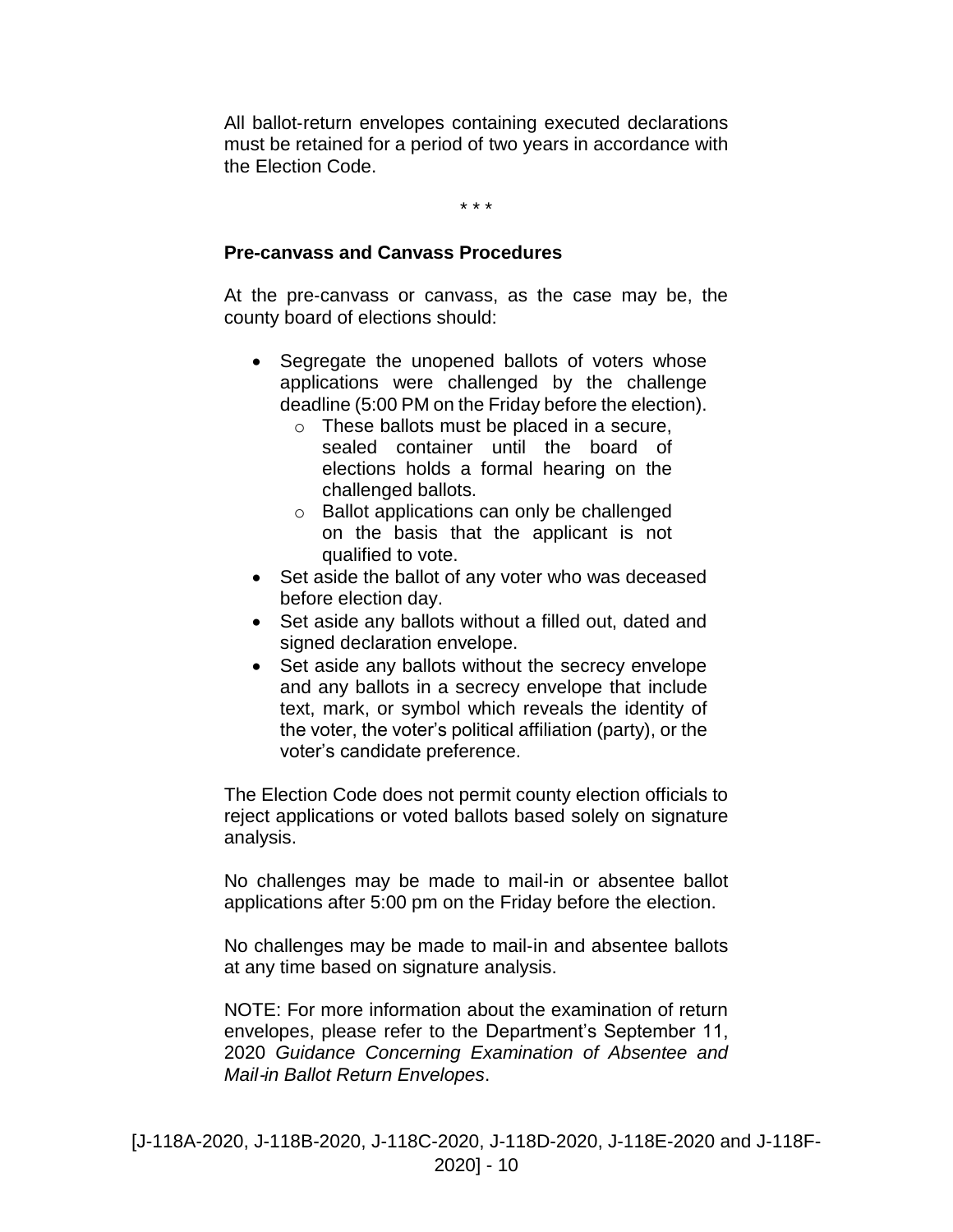Guidance Concerning Civilian Absentee and Mail-in Ballot Procedures, 9/28/2020, at 5, 8-9.

#### **I. FACTUAL AND PROCEDURAL BACKGROUND**

Pursuant to the General Assembly's passage of Act 77 of 2019, voters in Pennsylvania may cast their ballots in elections by absentee or no-excuse mail-in ballots. To do so, they must submit applications to county boards of elections, and in connection therewith must provide the address at which they are registered to vote. They must also sign a declaration affirming, among other things, that they are "eligible to vote by mail-in [or absentee] ballot at the forthcoming primary or election," and that "all of the information" supplied in the mail-in or absentee ballot application is "true and correct." 25 P.S. §§ 3150.12, 3146.2. Upon receipt of the application, the county board of elections must confirm the elector's qualifications and verify that the elector's address on the application matches the elector's registration. Upon the county board of elections' approval of the application, the elector is provided with a ballot, an inner "secrecy envelope" into which the ballot is to be placed, and an outer envelope into which the secrecy envelope is to be placed and returned to the board. The outer envelope has pre-printed on it (1) a voter's declaration, (2) a label containing the voter's name and address, and (3) a unique ninedigit bar code that links the outer envelope to the voter's registration file contained in the Statewide Uniform Registry of Electors ("SURE") system. After receiving the outer envelope, the board of elections stamps the date of receipt on it and then scans the unique nine-digit bar code, which links the voter's ballot to his or her registration file.

The pre-canvassing or canvassing of absentee and mail-in ballots then proceeds in accordance with the dictates of 25 P.S. § 3146.8(g)(3):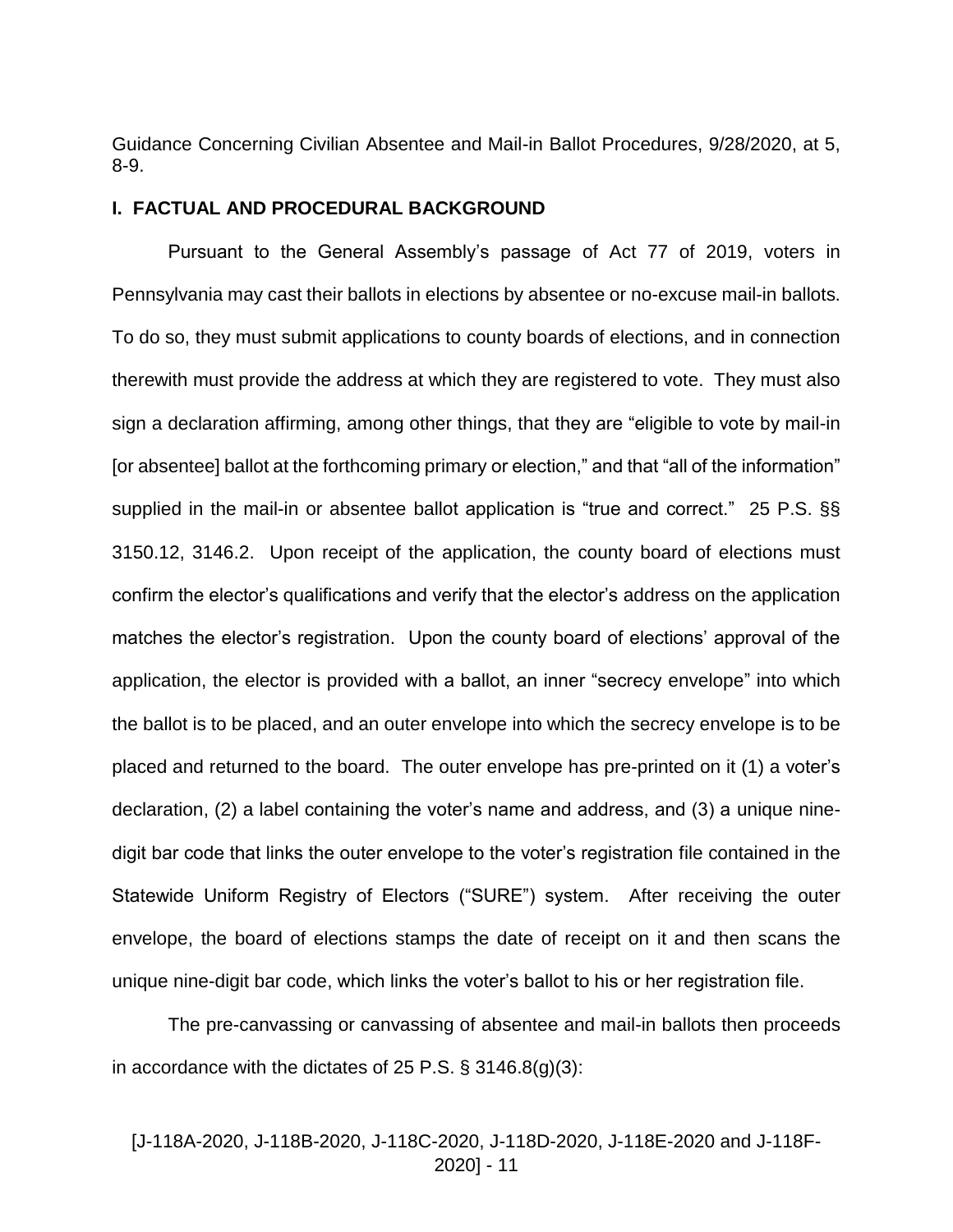When the county board meets to pre-canvass or canvass absentee ballots and mail-in ballots under paragraphs (1), (1.1) and (2), the board shall examine the declaration on the envelope of each ballot not set aside under subsection (d) [a voter who dies before the election] and shall compare the information thereon with that contained in the "Registered Absentee and Mail-in Voters File," the absentee voters' list and/or the "Military Veterans and Emergency Civilians Absentee Voters File," whichever is applicable. If the county board has verified the proof of identification as required under this act and is satisfied that the declaration is sufficient and the information contained in the "Registered Absentee and Mail-in Voters File," the absentee voters' list and/or the "Military Veterans and Emergency Civilians Absentee Voters File" verifies his right to vote, the county board shall provide a list of the names of electors whose absentee ballots or mailin ballots are to be pre-canvassed or canvassed.

### 25 P.S. § 3146.8(g)(3).

Pursuant to this section, on November 9, 2020, the Philadelphia Board met to determine whether ballots separated into nine categories were "sufficient" to be precanvassed or canvassed. It concluded that four categories were not sufficient to be precanvassed or canvassed: (1) 472 ballots where the outer envelope lacked a signature and any other handwritten information; (2) 225 ballots where the outer envelope was not signed by the voter; (3) 112 ballots where the individual who completed the declaration appeared to be different from the individual who had been assigned the ballot; and (4) 4,027 ballots that were not submitted in a secrecy envelope.

In contrast, the Philadelphia Board approved as sufficient to be pre-canvassed or canvassed the ballots in five categories: (1) 1,211 ballots that lacked a handwritten date, address, and printed name on the back of the outer envelope (but were signed); (2) 1,259 ballots that lacked only a handwritten date on the back of the outer envelope (but were signed and contained a handwritten name and address); (3) 533 ballots that lack only a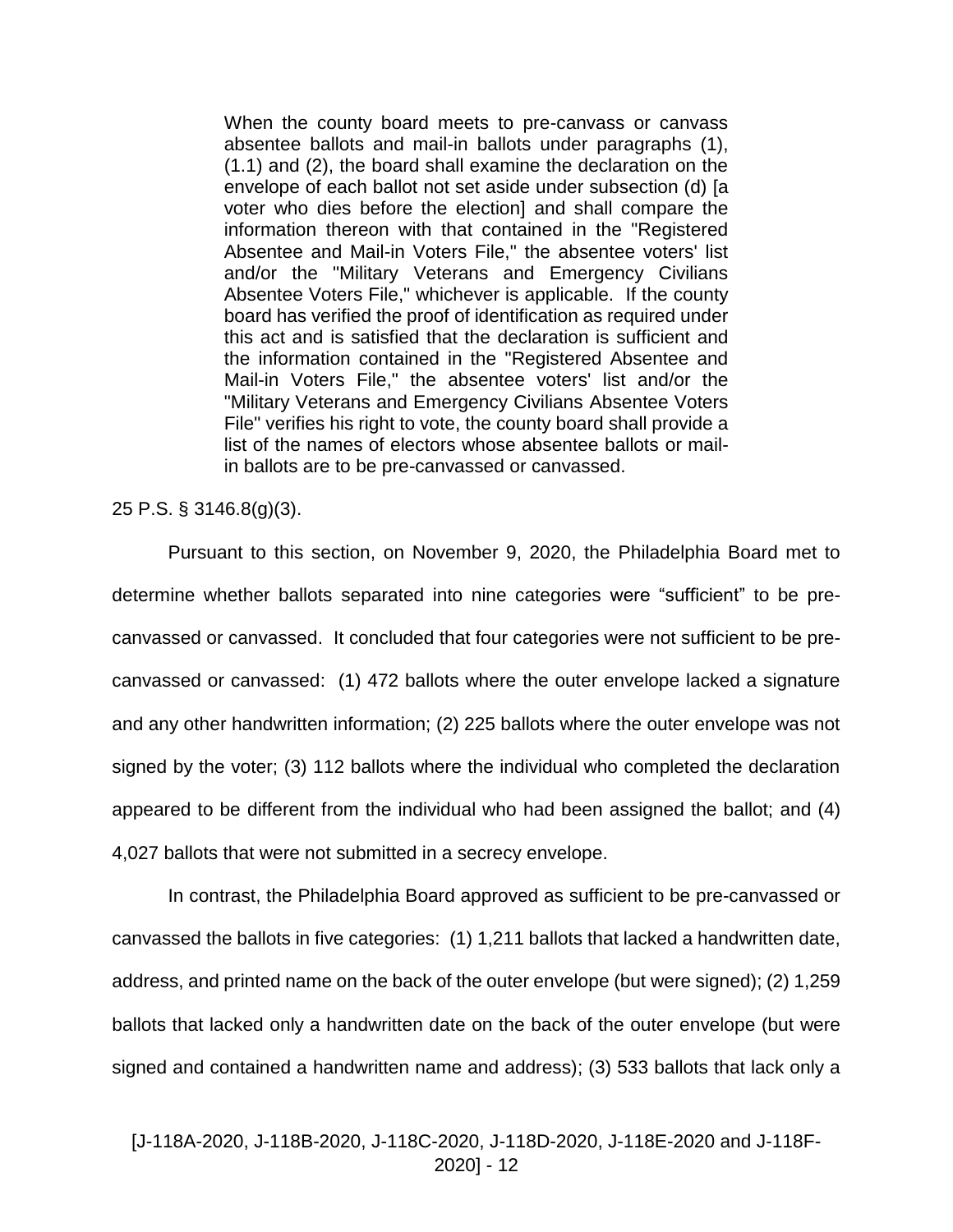handwritten name on the back of the outer envelope (but were signed and dated and contained a handwritten address); (4) 860 ballots that lack only a handwritten address on the back of the outer envelope (but were signed and dated and contained a handwritten name); (5) 4,466 ballots that lack only a handwritten name and address on the back of the outer envelope (but were signed and dated).

On November 10, 2020, the Campaign filed five pleadings entitled "Notice of Appeal via Petition for Review of Decision by the Philadelphia County Board of Elections," one for each of the five categories referenced above that the Philadelphia Board approved as sufficient to be pre-canvassed or canvassed. In each petition for review, the Campaign alleged that this Court, in *Pa. Democratic Party v. Boockvar*, 238 A.3d 345 (Pa. 2020), declared that absentee and mail-in ballots cast in violation of the Election Code's mandatory requirements are void and cannot be counted. Petition for Review, 11/10/2020, ¶ 14. The Campaign further alleged that failures to include hand-written names, addresses and dates constituted violations of mandatory obligations under Sections 3146.6(a) and/or 3150.16(a) of the Election Code. *Id.* at 15-16. Accordingly, the Campaign alleged that the Board's decisions with respect to the absentee and mailin ballots in the above-referenced five categories were based on a clear error of law and must be reversed. *Id.* at 32.

On November 13, 2020, Judge Crumlish held oral argument on the issues raised in the Petition for Review. In response to questions from Judge Crumlish, counsel for the Campaign agreed that the Petition for Review was "not proceeding based on allegations of fraud or misconduct." Transcript, 11/13/2020, at 13-14. She further agreed that the Campaign was not challenging the eligibility of the 8,329 voters in question and did not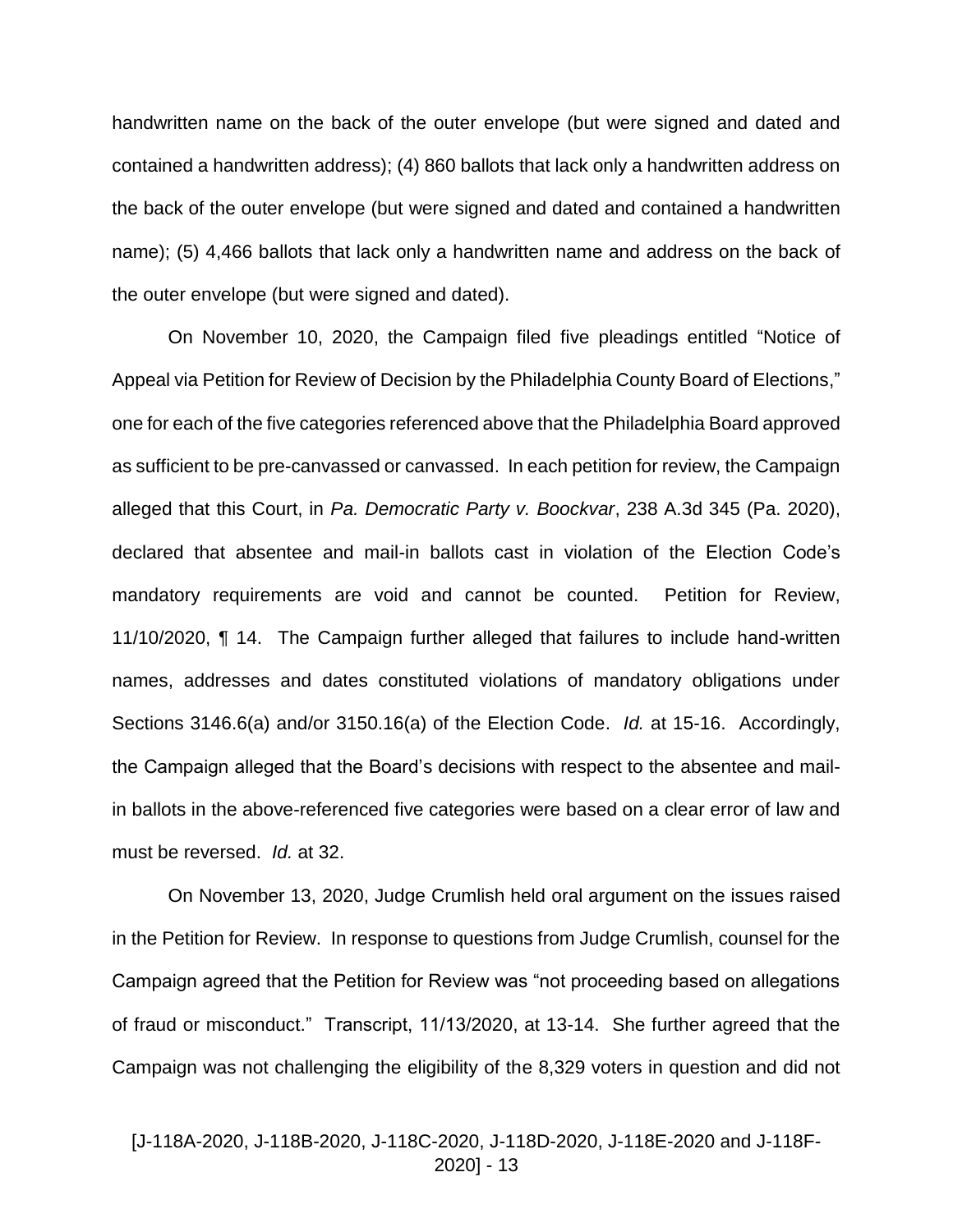contest either that all of the ballots at issue were signed by the voters or that they had been timely received by the Board. *Id.* at 30-31, 37. Instead, she indicated that the Campaign was "alleging that the ballots were not filled out correctly." *Id.* at 14. Counsel for the DNC<sup>1</sup> argued that the failures to handwrite names, addresses and dates "are, at most, minor technical irregularities that the Supreme Court of Pennsylvania has repeatedly said do not warrant disenfranchisement." *Id.* at 14. Counsel for the Philadelphia Board added that the Election Code includes no provision requiring "absolute technical perfection" when filling out the declaration on the outer envelope containing an absentee or mail-in ballot. *Id.* at 38.

Later that same day, Judge Crumlish entered five orders affirming the Philadelphia Board's decision to count the contested ballots. In his orders, Judge Crumlish noted that while the declaration contained a specific directive to the voter to sign the declaration, it made no mention of filling out the date or other information. Trial Court Orders, 11/13/2020, ¶ 2. He further found that while the Election Code provides that while the voter shall "fill out" and date the declaration, the term "'fill out' is not a defined term and is ambiguous." *Id.* at ¶ 4. He indicated that the outer envelope already contains a preprinted statement of the voter's name and address, and that "[n]either a date nor the elector's filling out of the printed name or of the address are requirements necessary to prevent fraud." *Id.* at ¶ 5-6. Concluding that "[t]he Election Code directs the Court of Common Pleas in considering appeals from the County Board of Elections to make such

 $\overline{a}$ 

<sup>&</sup>lt;sup>1</sup> DNA Services Corp./Democratic National Committee (hereinafter "DNC") intervened in the proceedings before the trial court.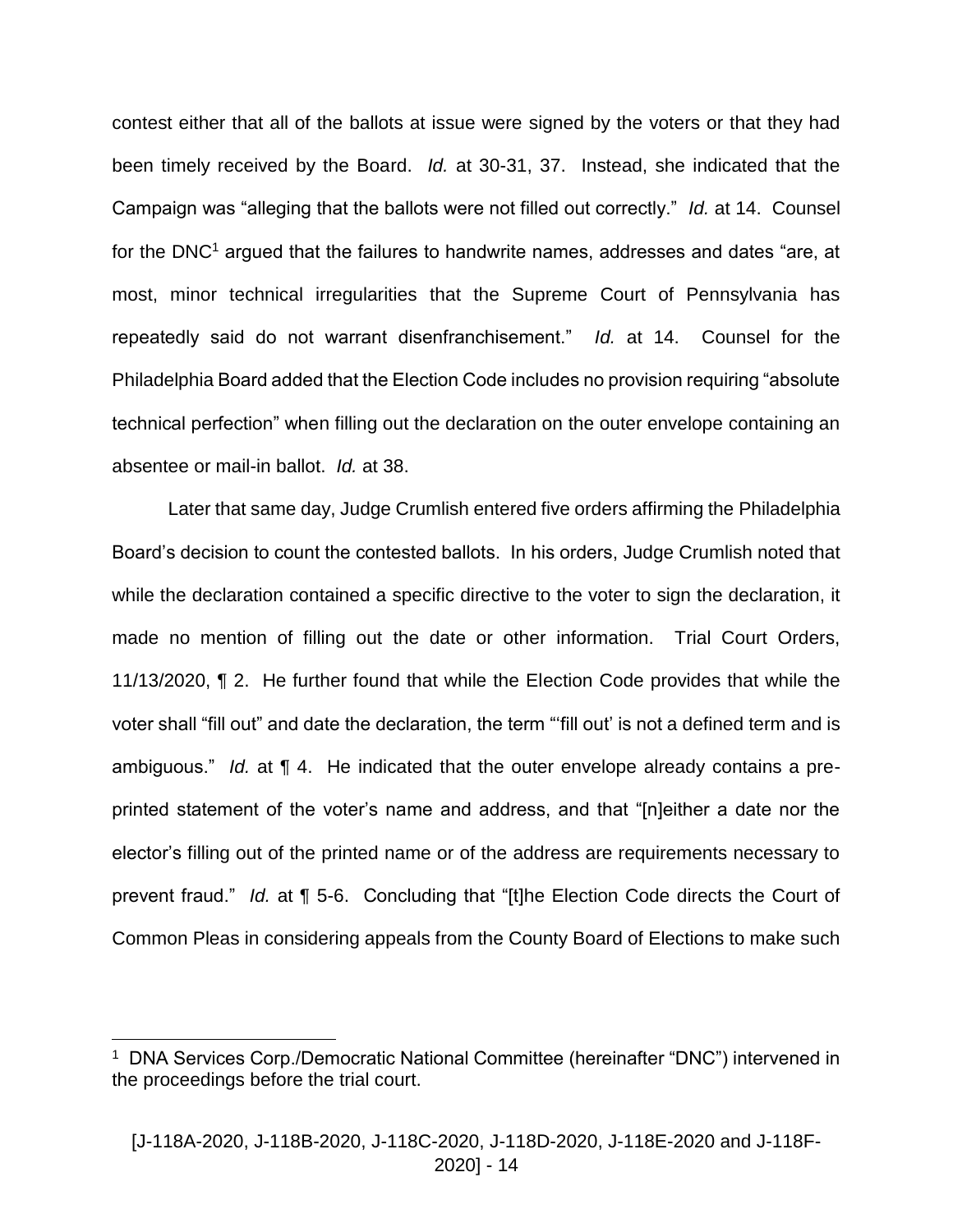decree as right and justice may require[,]" *id.* at ¶ 8 (quoting 25 P.S. § 3157), Judge Crumlish upheld the decision of the Philadelphia Board.

The Campaign filed appeals from Judge Crumlish's orders in the Commonwealth Court on November 14, 2020, and the next day the Commonwealth Court issued an order consolidating the five appeals and setting an expedited briefing schedule. On November 17, 2020, the Philadelphia Board filed an application with this Court to exercise its extraordinary jurisdiction, 42 Pa.C.S. § 726, over the consolidated appeals, which we granted by order dated November 18, 2020.

In our order granting the Philadelphia Board's application for the exercise of extraordinary jurisdiction, we stated the issue to be decided as follows:

> Does the Election Code require county boards of elections to disqualify mail-in or absentee ballots submitted by qualified electors who signed their ballot's outer envelopes but did not handwrite their name, their address, and/or a date, where no fraud or irregularity has been alleged?

On November 10, 2020, the Allegheny County Board decided to canvass 2,349 mail-in ballots that contained a signed but undated declaration. Ziccarelli challenged the decision in an appeal to the court of common pleas ultimately heard and decided by the Honorable Joseph James. It was not disputed that all 2,349 voters signed and printed their name and address on the outer envelopes and returned the ballots to the Allegheny County Board on time. Each of the ballots was processed in the Statewide Uniform Registry of Electors ("SURE") system and was time-stamped when it was delivered to the Allegheny County Board on or before November 3, 2020. At a hearing, via Microsoft Teams, on November 17, 2020, the Democratic Party and James Brewster (Ziccarelli's opponent in the 45<sup>th</sup> Senatorial District race) moved to intervene, which motion was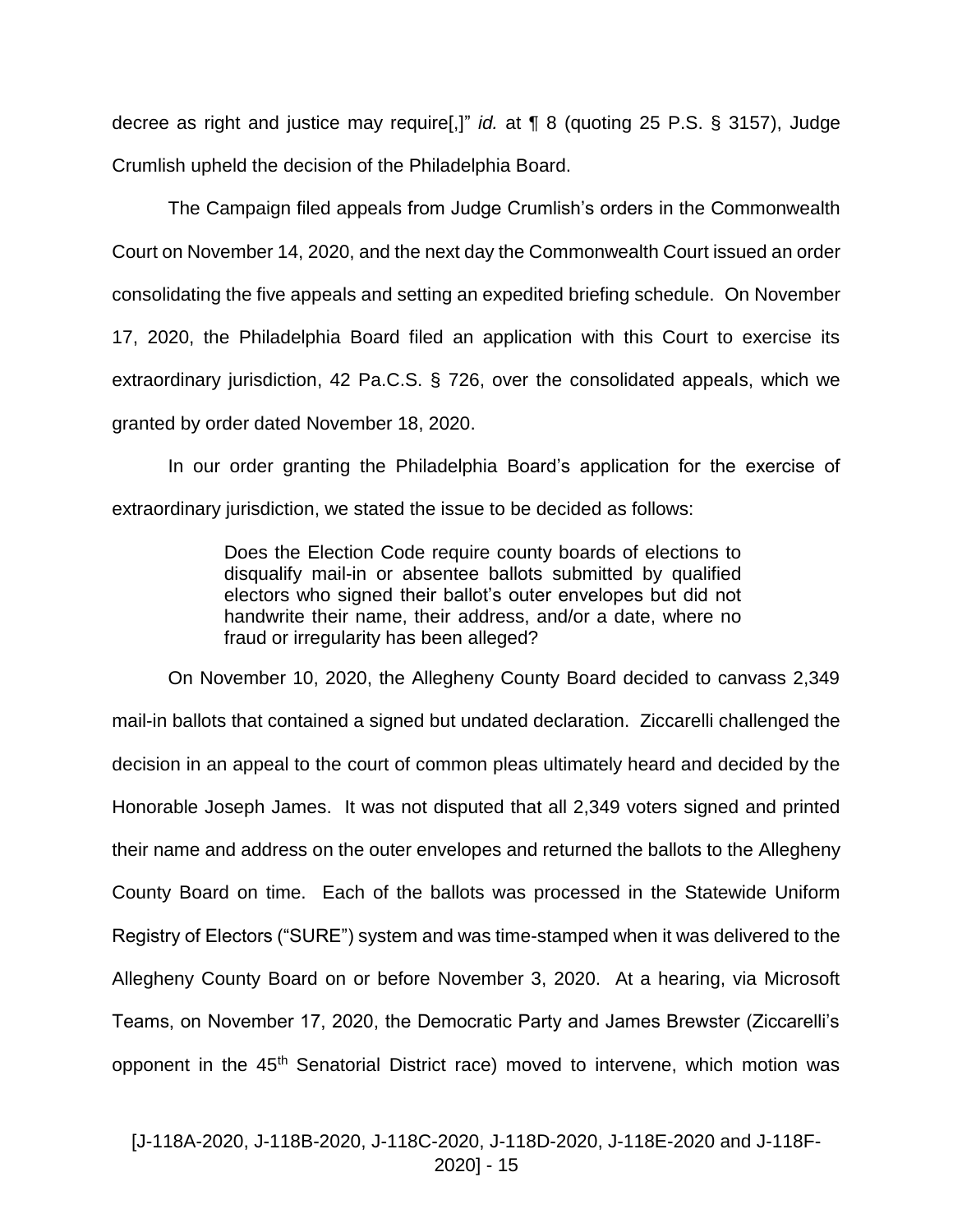granted. At the hearing, Ziccarelli stated that she was not claiming voter fraud regarding the challenged ballots.

In an opinion and order dated November 18, 2020, Judge James affirmed the Allegheny County Board's decision to count the ballots. He concluded that the date provision in Section 3150.16(a) is directory, not mandatory, and that "ballots containing mere minor irregularities should only be stricken for compelling reasons," citing *Shambach v. Shambach*, 845 A.2d 793, 798 (Pa. 2004). Noting that the ballots were processed in the SURE system and time-stamped when delivered to the Allegheny County Board, he found that the technical omission of the handwritten date on a ballot was a minor technical defect and did not render the ballot deficient.

Ziccarelli immediately appealed Judge James' decision to the Commonwealth Court and contemporaneously filed an application to this Court requesting our exercise of extraordinary jurisdiction, noting that the issue presented was accepted by this Court as part of the Philadelphia Board appeals. While the application was pending, the Commonwealth Court ordered expedited briefing and on November 19, 2020, issued an opinion and order reversing the Court of Common Pleas of Allegheny County and remanded. *In Re: 2,349 Ballots in the 2020 General Election; Appeal of: Nicole Ziccarelli,*  \_\_ A.3d \_\_, 1162 C.D. 2020 (Commw. Ct. 2020). Ziccarelli then withdrew her application for extraordinary jurisdiction.

On November 20, 2020, this Court granted the Allegheny County Board's Petition for Allowance of Appeal limited to the question of whether the ballots contained in undated but signed outer envelopes should be invalidated. The opinion of the Commonwealth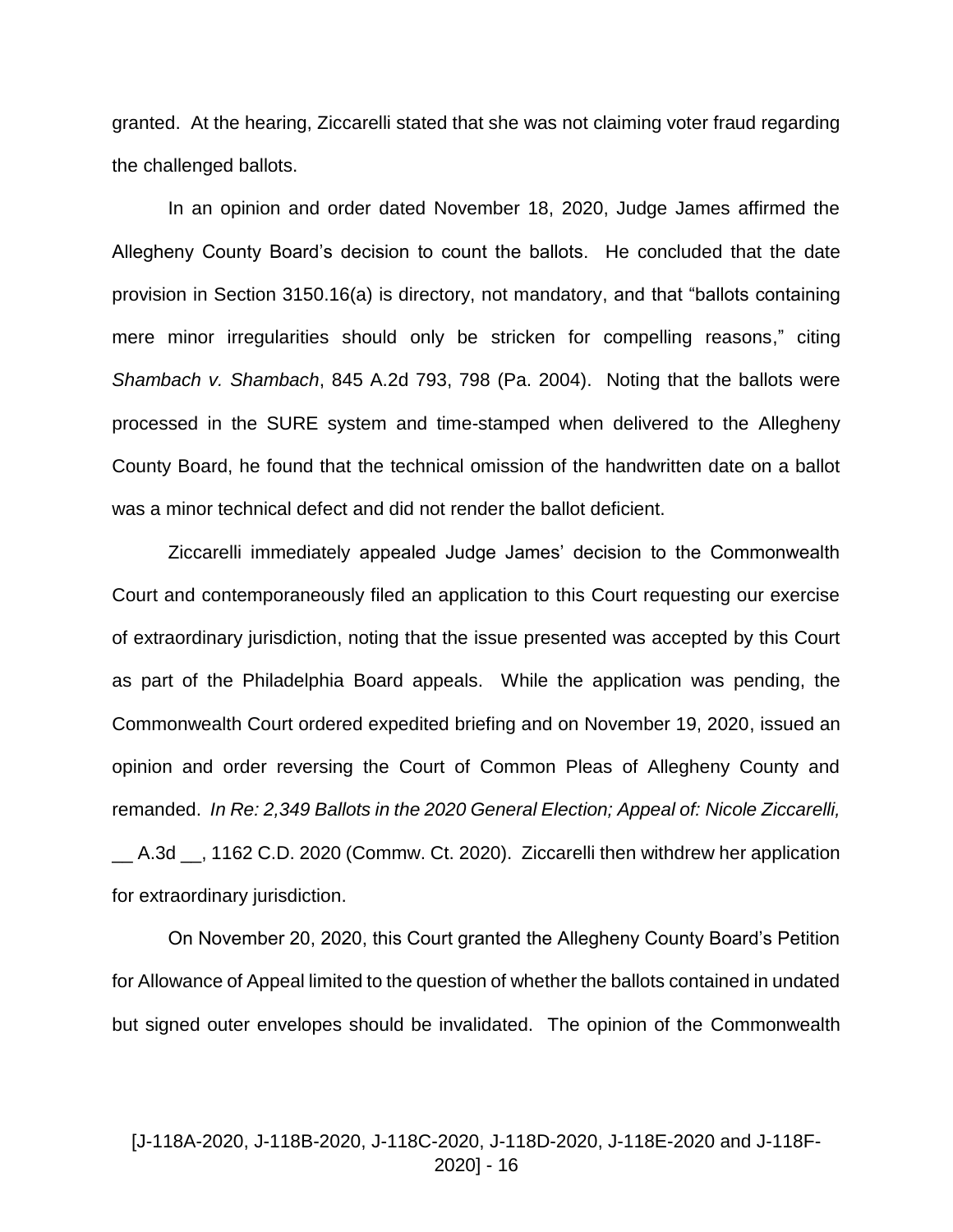Court will be discussed, as necessary, in the analysis that follows. The order was stayed pending our disposition of these consolidated cases.

The pertinent scope and standard of review follow: the Court of Common Pleas' decision is reviewed on appeal "to determine whether the findings are supported by competent evidence and to correct any conclusions of law erroneously made." *In re Reading Sch. Bd. of Election*, 634 A.2d 170, 171–72 (Pa. 1993). The Court of Common Pleas, in turn, could reverse the Philadelphia Board's decision only for an abuse of discretion or error of law. *See Appeal of McCracken*, 88 A.2d 787, 788 (Pa. 1952). As the issue involves the proper interpretation of the Election Code, it presents a question of law and our standard of review is de novo and our scope of review is plenary. *See, e.g., Banfield v. Cortés*, 110 A.3d 155, 166 (Pa. 2015).

## **II. ARGUMENTS OF THE PARTIES**

Although more fully developed in our analysis set forth later in this opinion, we here briefly summarize the arguments of the parties and intervenors.

The Campaign argues that the General Assembly set forth in the Election Code the requirements for how a qualified elector can cast a valid absentee or mail-in ballot. Campaign's Brief at 22. One of those requirements is for each elector to "fill out, date, and sign" the declaration on the Outside Envelope. *Id.* (citing 25 P.S. §§ 3146.6(a) and 3150.16(a)). According to the Campaign, this Court has repeatedly ruled that the requirements of the sections of Election Code relevant here impose mandatory obligations, and that ballots cast in contravention of the these requirements are void and cannot be counted. *Id.* at 23. As a result, the Campaign insists that the trial court erred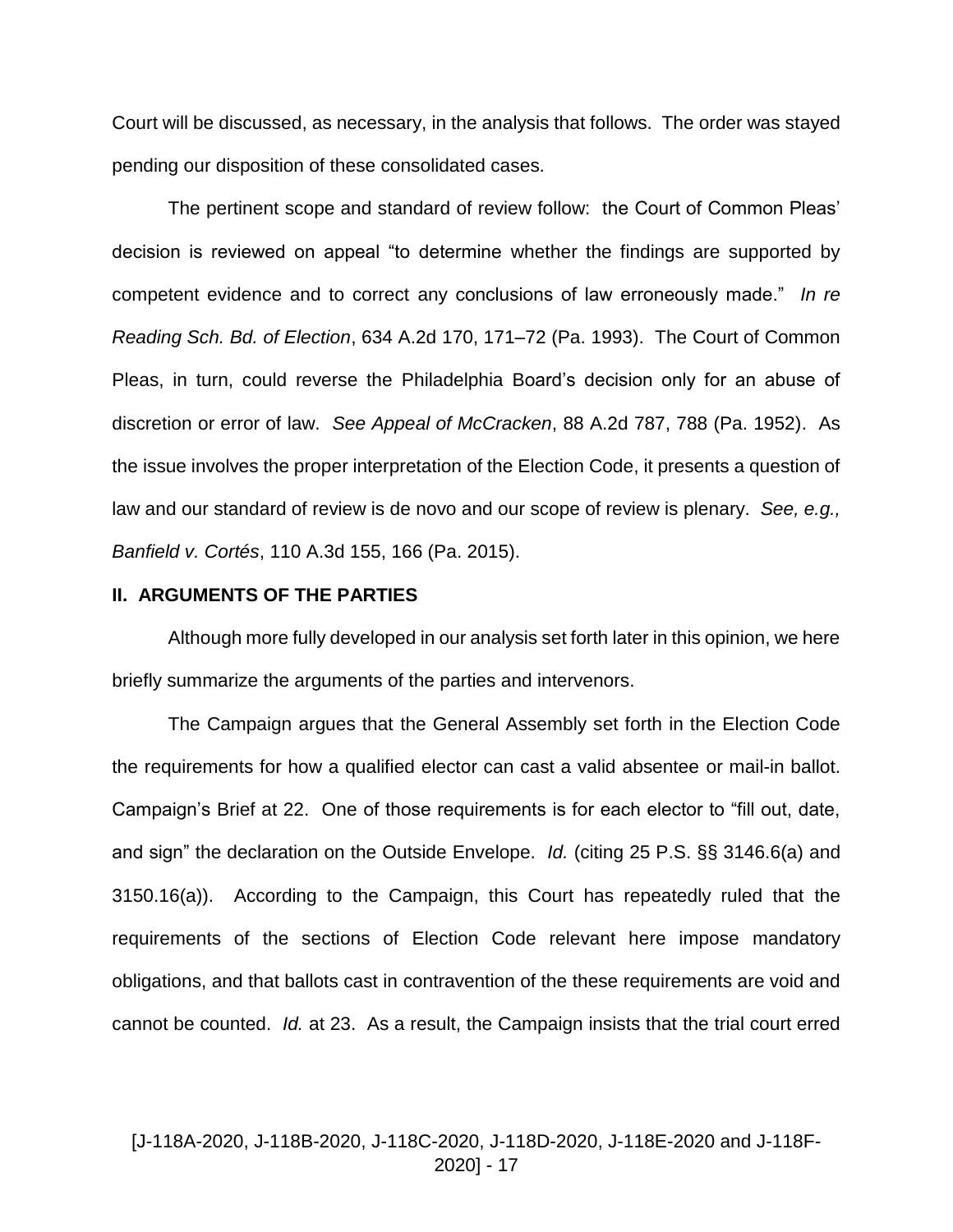in affirming the Board's decision to count the 8,329 non-conforming absentee and mail-in ballots. *Id.*

The Philadelphia Board, conversely, contends that the Election Code does not require the Philadelphia Board to set aside timely-filed ballots by qualified electors that are merely missing handwritten names, street addresses, and/or dates on the signed voter declaration. Philadelphia Board's Brief at 12. Contrary to the Campaign's contention that the provisions of the Election Code at issue here impose exclusively mandatory requirements, the Philadelphia Board argues that Pennsylvania courts have long held that minor errors or omissions should not result in disenfranchisement, particularly in cases where the errors or omissions do not implicate the board's ability to ascertain the voter's right to vote or the secrecy or sanctity of the ballot. *Id.* Here, the Philadelphia Board notes that the Campaign does not allege that the voters at issue here were not qualified to vote and have not asserted that any fraud or other impropriety has occurred. *Id.* As such, it concludes that it acted properly and within its discretion in determining that these omissions were not a basis for setting aside those ballots. *Id.*

The DNC largely concurs with the Philadelphia Board's arguments, indicating that there is no statutory requirement that voters print their full name or address on the outer envelopes and that adding a date to the envelope serves no compelling purpose. DNC's Brief at 9-10.

Ziccarelli argues further that, in regard to outer envelopes not containing a votersupplied date, this Court's opinion in *In Re: Nov. 3, 2020 General Election*, No. 149 MM 2020, 2020 WL 6252803 (Pa. Oct. 23, 2020) definitively speaks to the mandatory nature of the date requirement and, without much extrapolation, requires that such ballots not be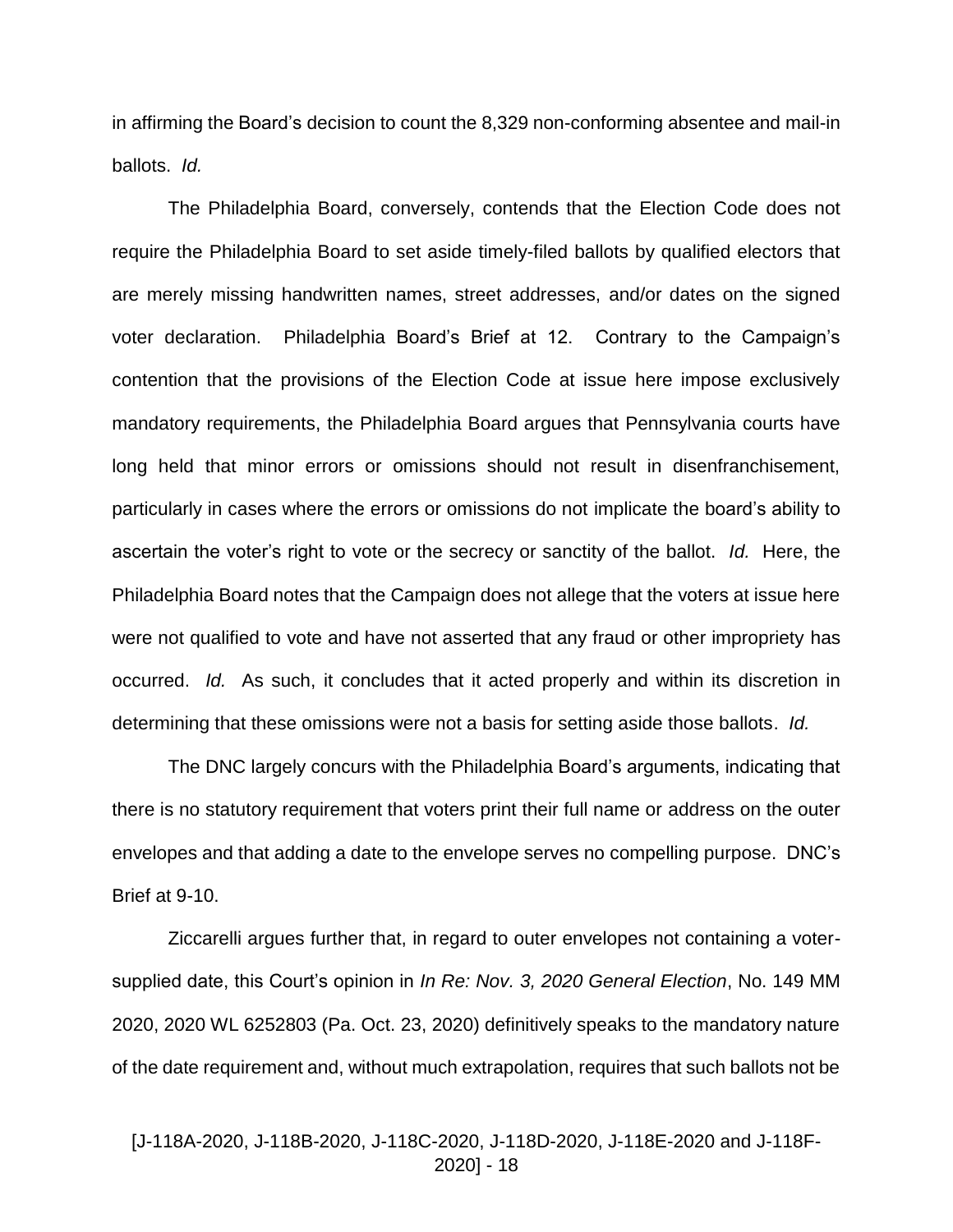counted. The Allegheny County Board agrees with its Philadelphia counterpart. It counters Ziccarelli's reliance on *In Re Nov. 3, 2020 General Election* by noting that Ziccarelli's challenge to the ballots for lack of a date is based on the premise that the date is essential to the validity of the signature. Allegheny County Board points out this is the precise type of challenge that was disavowed in the case upon which Ziccarelli relies.

#### **III. ANALYSIS**

We begin by recognizing from the outset that it is the "longstanding and overriding policy in this Commonwealth to protect the elective franchise." *Shambach v. Birkhart*, 845 A.2d 793, 798 (Pa. 2004). "The Election Code must be liberally construed so as not to deprive ... the voters of their right to elect a candidate of their choice." *Ross Nomination Petition*, 190 A.2d 719, 719 (Pa. 1963). It is therefore a well-settled principle of Pennsylvania election law that "[e]very rationalization within the realm of common sense should aim at saving the ballot rather than voiding it." *Appeal of Norwood*, 116 A.2d 552, 554–55 (Pa. 1955). It is likewise settled that imbedded in the Election Code is the General Assembly's intent to protect voter privacy in her candidate choice based on Article VII, Section 4 of the Pennsylvania Constitution and to prevent fraud and to otherwise ensure the integrity of the voting process.

We agree with the Campaign's observation that in Sections 3146.6(a) and 3150.16(a), the General Assembly set forth the requirements for how a qualified elector may cast a valid absentee or mail-in ballot. Campaign's Brief at 22. We further agree that these sections of the Election Code specifically provide that each voter "shall fill out, date, and sign" the declaration on the outside envelope. *Id.* We do not agree with the Campaign's contention, however, that because the General Assembly used the word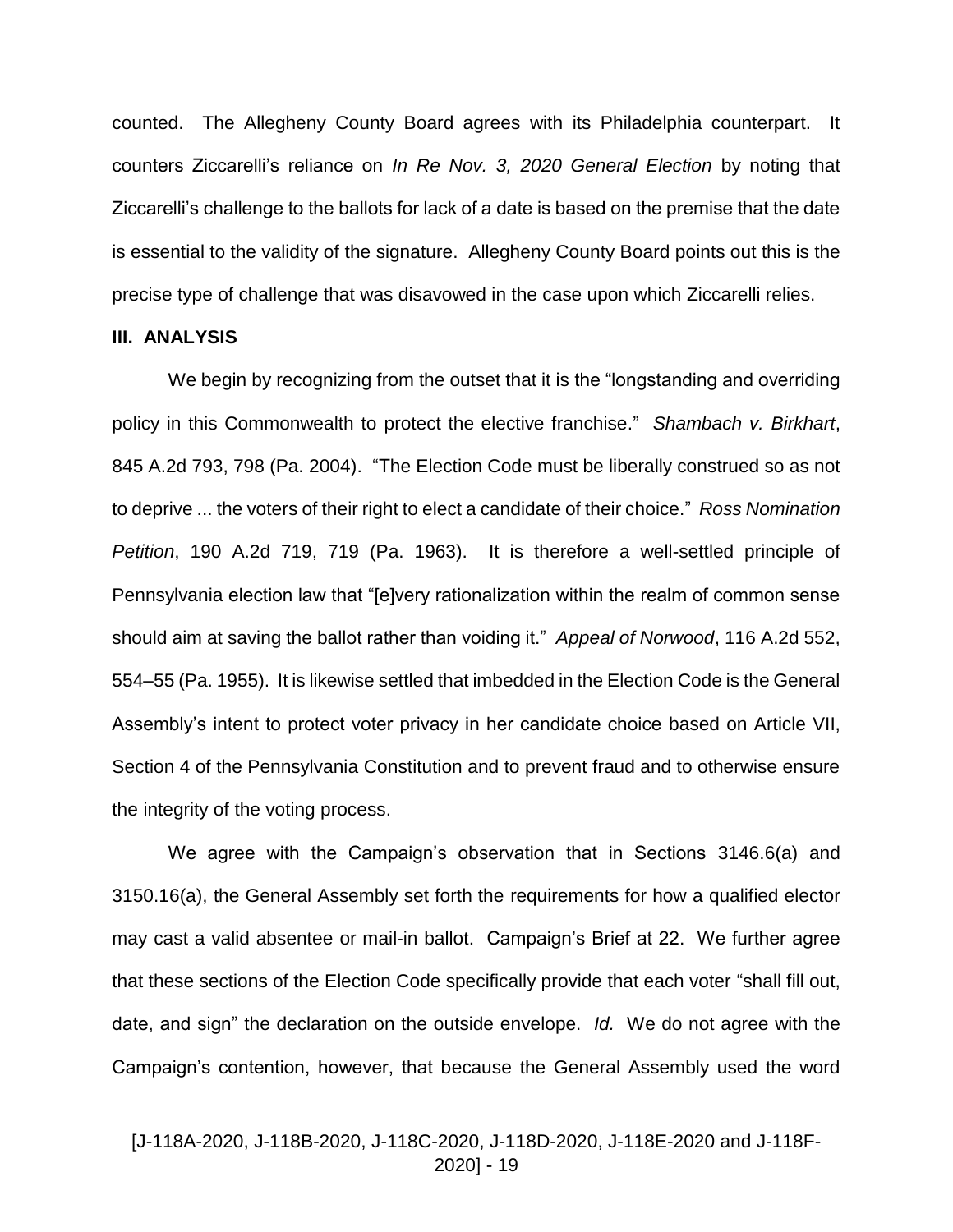"shall" in this context, it is of necessity that the directive is a mandatory one, such that a failure to comply with any part of it requires a board of elections to declare the ballot void and that it cannot be counted. It has long been part of the jurisprudence of this Commonwealth that the use of "shall" in a statute is not always indicative of a mandatory directive; in some instances, it is to be interpreted as merely directory. *See, e.g.*, *Commonwealth v. Baker*, 690 A.2d 164, 167 (Pa. 1997) (citing *Fishkin v. Hi–Acres, Inc.*, 341 A.2d 95 (Pa. 1975)); *see also Commonwealth ex rel. Bell v. Powell*, 94 A. 746, 748 (Pa. 1915) (quoting *Bladen v. Philadelphia*, 60 Pa. 464, 466 (1869) ("It would not perhaps be easy to lay down any general rule as to when the provisions of a statute are merely directory, and when mandatory and imperative.")). The Campaign's reliance on this Court's recent decision in *Pa. Democratic Party v. Boockvar,* 238 A.3d 345 (Pa. 2020) for the proposition it asserts is misplaced.

In *Pa. Democratic Party*, we held that the requirement in Section 3150.16(a) that a mail-in voter place his or her ballot in the inner secrecy envelope was a mandatory requirement and thus a voter's failure to comply rendered the ballot void. *Pa. Democratic Party*, 238 A.3d at 380. In concluding that the use of the secrecy envelope was a mandatory, rather than a discretionary directive, we reviewed our prior decisions on the distinction between mandatory and discretionary provisions in the Election Code, including *Shambach v. Bickhart*, 845 A.2d 793 (Pa. 2004), *In re Luzerne County Return Board, Appeal of Elmer B. Weiskerger*, 290 A.2d 108 (Pa. 1972), and *In re Canvass of Absentee Ballots of Nov. 4, 2003 Gen. Election, Appeal of John Pierce*, 843 A.2d 1223 (Pa. 2004).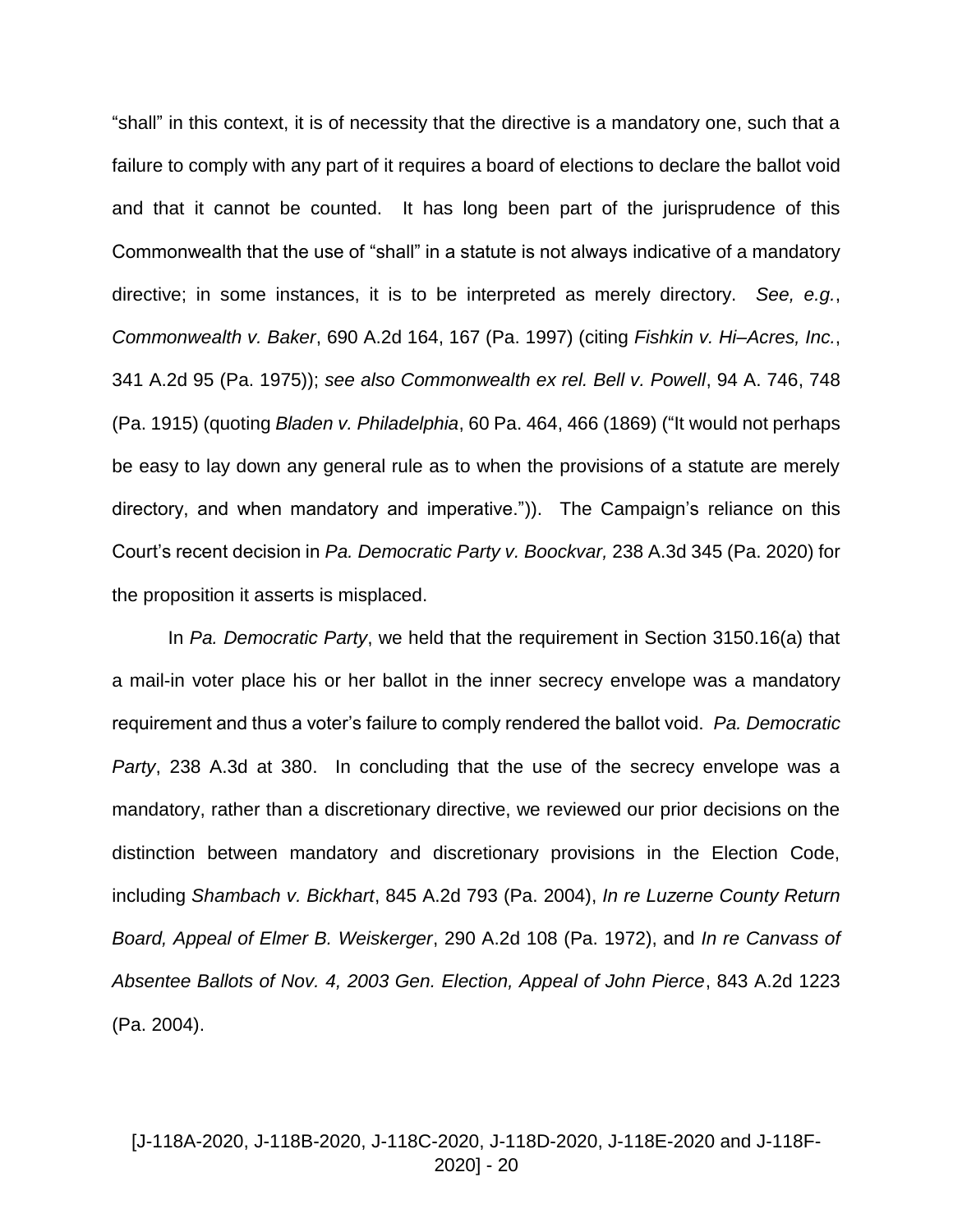In *Shambach*, the Court declined to invalidate a write-in vote cast for a candidate who was named on the ballot, in direct violation of the Election Code's instruction that a voter could only write in a person's name if the name of said individual was "not already printed on the ballot for that office." *Shambach*, 845 A.2d at 795. In reaching that conclusion, the Court observed that "[m]arking a ballot is an imprecise process, the focus of which is upon the unmistakable registration of the voter's will in substantial conformity to the statutory requirements." *Id.* at 799 (quoting *Appeal of Gallagher*, 41 A.2d 630, 632 (Pa 1945)).

In *Weiskerger*, this Court refused to invalidate a ballot based upon the "minor irregularity" that it was completed in the wrong color of ink. The provision of the Election Code in question provided that "'[a]ny ballot that is marked in blue, black or blue-black ink ... shall be valid and counted." *Weiskerger*, 290 A.2d at 109 (citing 25 P.S. § 3063). In providing that ballots completed in the right color must be counted, we noted that the General Assembly "neither stated nor implied that ballots completed in a different color must not be counted." *Id.* We thus treated the instruction to use blue, black or blue-black ink as merely directory.

In *Pa. Democratic Party*, we compared these cases to our decision in *In re Canvass of Absentee Ballots of Nov. 4, 2003 Gen. Election, Appeal of John Pierce*, 843 A.2d 1223 (Pa. 2004), where we held that the Election Code's "in-person" ballot delivery requirement, *see* 25 P.S. § 3146.6, was mandatory, and that votes delivered by third persons must not be counted. *Appeal of Pierce*, 843 A.2d at 1231. There, we recognized that the in-person requirement served important purposes in the Election Code, including "limit[ing] the number of third persons who unnecessarily come in contact with the ballot[,]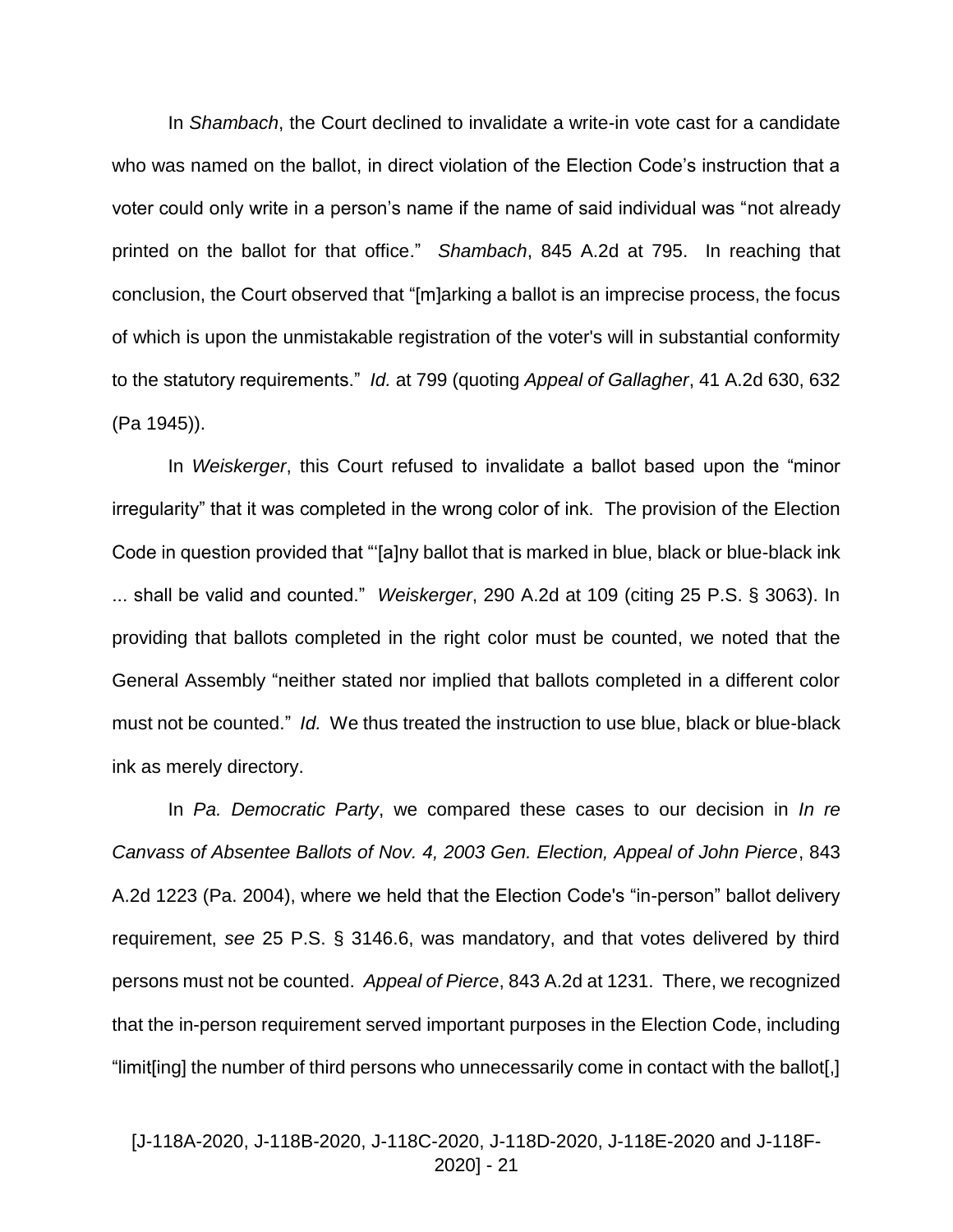... provid[ing] some safeguard that the ballot was filled out by the actual voter, ... and that once the ballot has been marked by the actual voter in secret, no other person has the opportunity to tamper with it." *Id.* at 1232. We thus explained in *Pa. Democratic Party* that "the clear thrust of *Appeal of Pierce*, … is that, even absent an express sanction, where legislative intent is clear and supported by a weighty interest like fraud prevention, it would be unreasonable to render such a concrete provision ineffective for want of deterrent or enforcement mechanism." *Pa. Democratic Party*, 238 A.3d at 380 (citing *Appeal of Pierce*, 843 A.2d at 1232).

Based upon this comparison between *Shambach, Weiskerger* and *Appeal of Pierce,* in *Pa. Democratic Party* we determined that the decision in *Appeal of Pierce* provided the appropriate guidance for the analysis of the secrecy envelope requirement. We held that "[i]t is clear that the Legislature believed that an orderly canvass of mail-in ballots required the completion of two discrete steps before critical identifying information on the ballot could be revealed. The omission of a secrecy envelope defeats this intention." *Pa. Democratic Party*, 238 A.3d at 380. Unlike in *Shambach* and *Weiskerger* which involved "minor irregularities," the use of a secrecy envelope implicated a "weighty interest," namely secrecy in voting protected expressly by Article VII, Section 4 of our state charter. *Id.* As such, we recognized the use of a secrecy envelope as a mandatory requirement and that failures to comply with the requirement required that the ballot must be disqualified." *Id.*; *see also id.* at 378 (quoting *JPay, Inc. v. Dep't of Corr. & Governor's Office of Admin.*, 89 A.3d 756, 763 (Pa. Commw. 2014) ("While both mandatory and directory provisions of the Legislature are meant to be followed, the difference between a mandatory and directory provision is the consequence for non-compliance: a failure to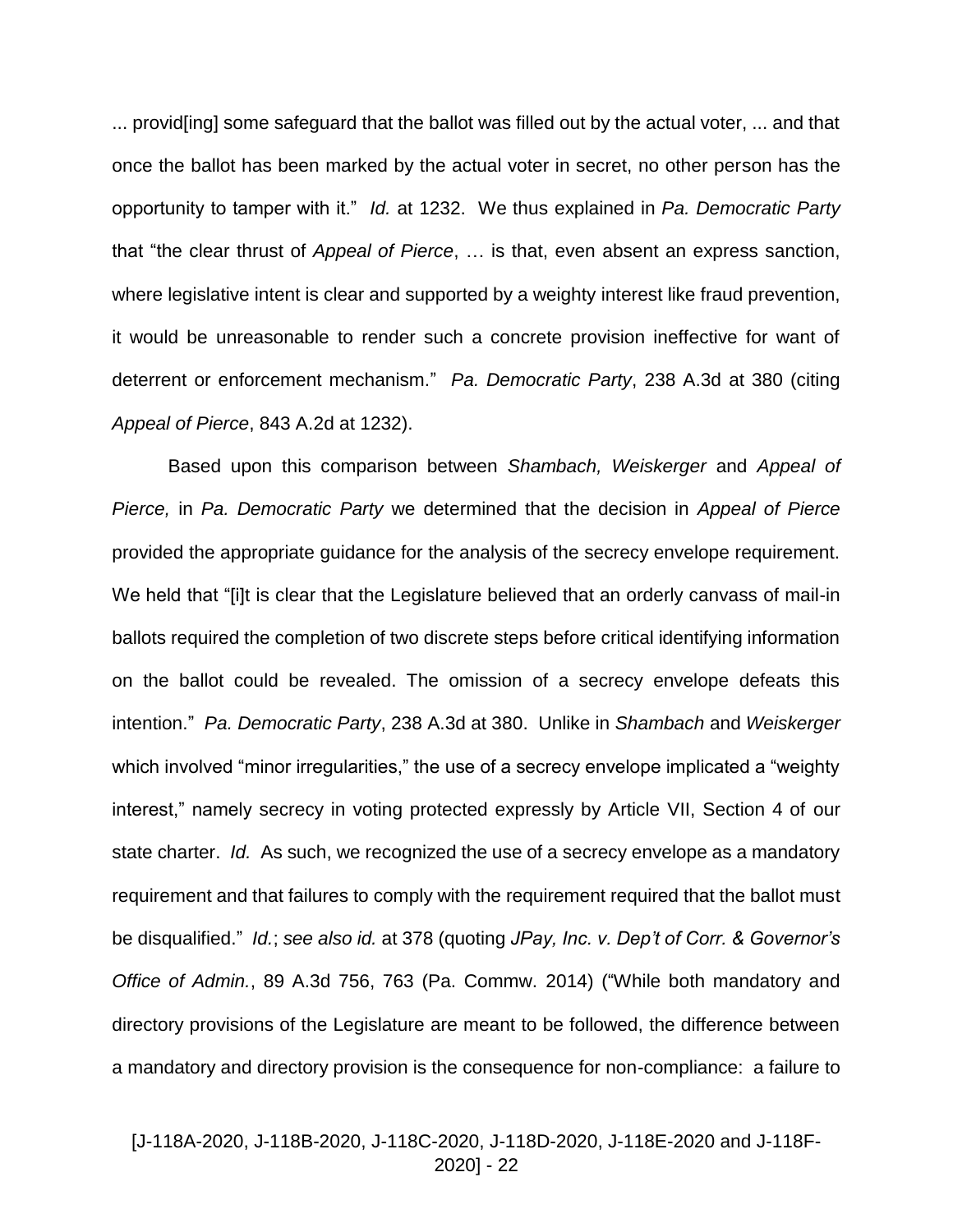strictly adhere to the requirements of a directory statute will not nullify the validity of the action involved.")).

To determine whether the Election Code's directive that the voter handwrite their names, address and the date of signing the voter declaration on the back of the outer envelope is a mandatory or directory instruction requires us to determine whether the intent of the General Assembly was clear and whether the failure to handwrite the information constitutes "minor irregularities" or instead represent "weighty interests," like fraud prevention or ballot secrecy that the General Assembly considered to be critical to the integrity of the election.

#### **(1) Failures to include handwritten names and addresses**

Beginning with the Campaign's contention that ballots may not be counted if a voter fails to handwrite their name and/or address under the full paragraph of the declaration on the back of the outer envelope, we conclude that given the factual record in this case and the mechanics of the pre-canvassing and canvassing procedures including the incorporation of reliance on the SURE system, this "requirement" is, at best, a "minor irregularity" and, at worst, entirely immaterial. More to the point, the direction to the voter to provide a handwritten name and/or address is not only not mandatory, it is not a directive expressed in the Election Code. Thus, these directions do not meet the first prong of the test used in *Pa. Democratic Party*: the clear intent of the General Assembly.

The Election Code does not require that the outer envelope declaration include a handwritten name or address at all. Instead, Sections 3146.4 (absentee) and 3150.14(b) (mail-in) provide only that the declaration must include "a statement of the elector's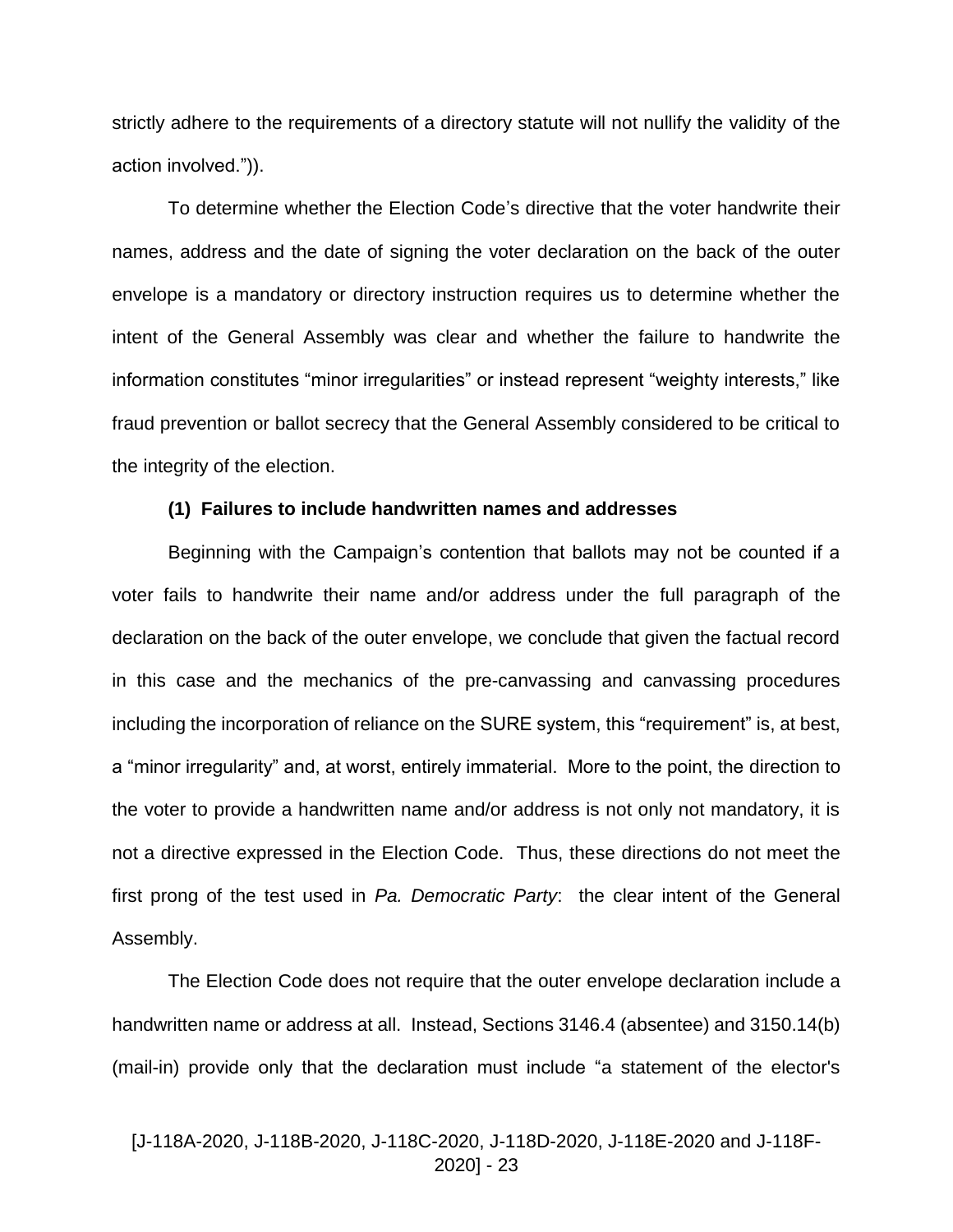qualifications, together with a statement that the elector has not already voted in the primary or election." 25 P.S. §§ 3146.4, 3150.14(b). Aside from this information (none of which is relevant to the present issue), the General Assembly delegated to the Secretary of the Commonwealth the obligation to prescribe the form of declaration and envelope for absentee and mail-in ballots, presumably to allow the inclusion of information that would be helpful for administrative or processing purposes. *Id.*<sup>2</sup> As such, the decision to include spaces in the declaration for handwritten names and addresses was made solely by the Secretary of the Commonwealth, not the General Assembly. It would be a stretch to divine that the General Assembly was advancing any weighty interest for the inclusion of handwritten names and addresses in the declaration such that a voter's failure to include them should result in the ballot not being counted. Moreover, the Campaign does not argue that the Secretary's request for handwritten names and addresses implicated any "weighty interests" that would compel a finding that the request to provide them constituted a mandatory requirement.<sup>3</sup>

 $\overline{a}$ 

<sup>&</sup>lt;sup>2</sup> None of the parties have challenged whether these provisions constituted improper delegations of legislative authority. *Protz v. Workers' Compensation Appeal Board (Derry Area School District)*, 161 A.3d 827 (Pa. 2017).

<sup>&</sup>lt;sup>3</sup> Conversely, the Philadelphia Board and the DNC have both selectively relied upon guidance provided by the Secretary to the county boards of election that indicated that a voter's failure to handwrite his/her name and address was not a ground to set the ballot aside. Philadelphia Board's Brief at 19; DNC's Brief at 15. They have directed the Court to the Guidance published on September 11, 2020, in which the Secretary advised that "[i]f the Voter's Declaration on the return envelope is signed and the county board is satisfied that the declaration is sufficient, the mail-in or absentee ballot should be approved for canvassing." Guidance, 9/11/2020, at 3. As discussed infra at n.6, however, on September 28, 2020 the Secretary issued arguably contrary guidance stating that "[a] ballot‐return envelope with a declaration that is not filled out, dated, and signed is not sufficient and must be set aside, declared void and may not be counted." Guidance,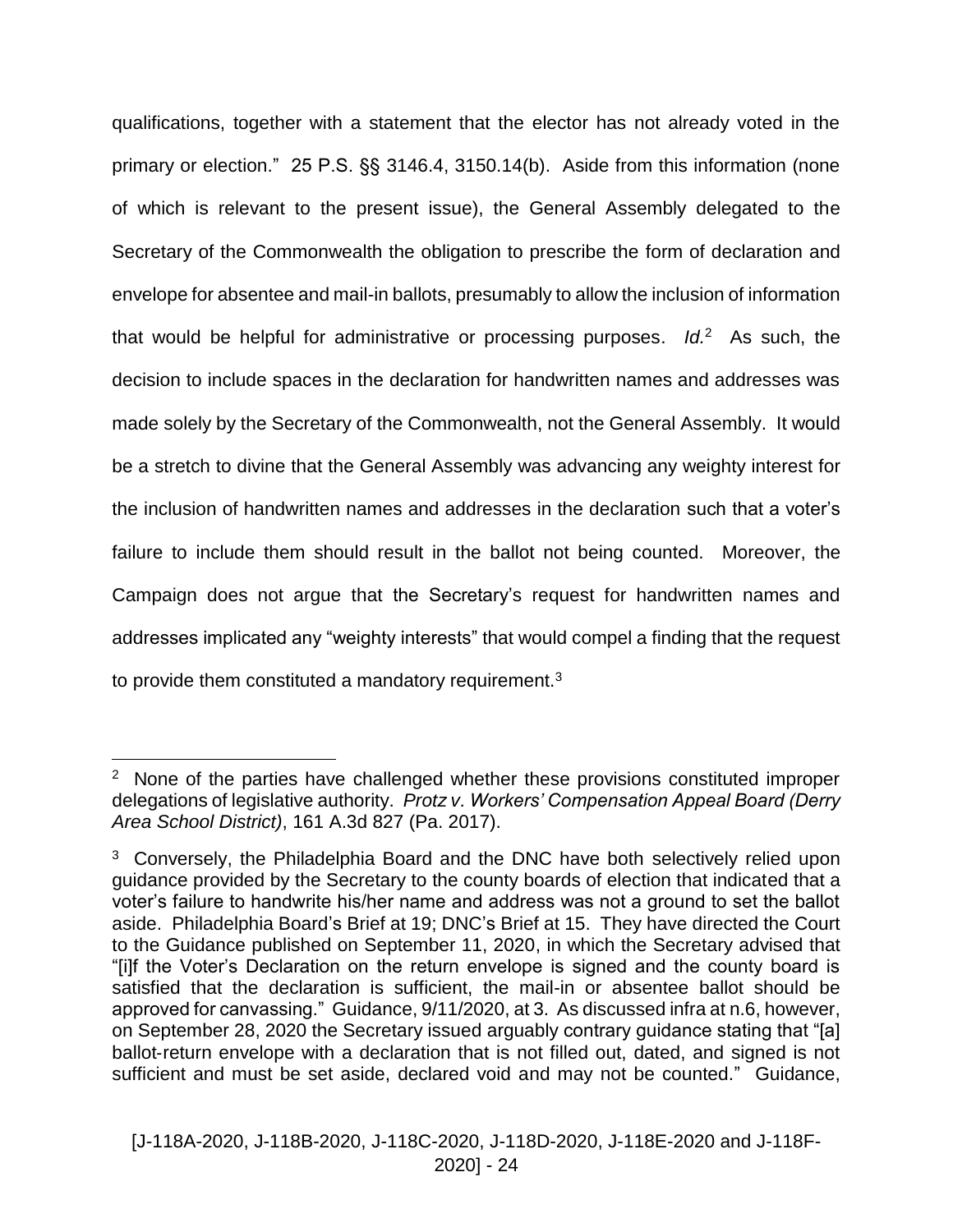The Campaign argues that we should read the "handprinted name and address" requirement into the directives in Section 3146.6(a) and 3150.16(a) that the voter "fill out" the declaration. Campaign's Brief at 30. Citing to dictionary definitions, the Campaign contends that "fill out" means "to write or type information in spaces that are provided for it." *Id.* at 32. Because 8,349 voters did not "fill out" one or more spaces provided on the outer envelope provided in the declaration (including the voter's name and/or address), the Campaign argues that those ballots were non-conforming and could not be counted. *Id.* at 29. The directive to "fill out" does not give any legislative definition to the specific information to be placed in the blank spaces. It is the weight of the information that must be tested in the analysis. As stated, since the General Assembly did not choose the information to be provided, its omission is merely a technical defect and does not invalidate the ballot.

Further, as Judge Crumlish observed, the term "fill out" is ambiguous.<sup>4</sup> Trial Court Opinion, 11/13/2020, ¶ 4. As Judge Crumlish recognized, the term "fill out" is not a defined term under the Election Code. *Id.* Moreover, and contrary to the Campaign's contention that no alternative understanding of the term "fill out" has been proffered, the Campaign has failed to recognize, **the voter's name and address are already on the back of the outer envelope on a pre-printed label affixed no more than one inch** 

 $\overline{a}$ 

<sup>9/28/20,</sup> at 9. Confusingly, she also incorporated by reference the September 11, 2020 Guidance. Both sets of Guidance are set forth on pages 8-10 supra.

<sup>&</sup>lt;sup>4</sup> Where an election statute is ambiguous, courts apply the interpretative principle that that "election laws ... ordinarily will be construed liberally in favor of the right to vote." *Pa. Democratic Party*, 238 A.3d at 360–61.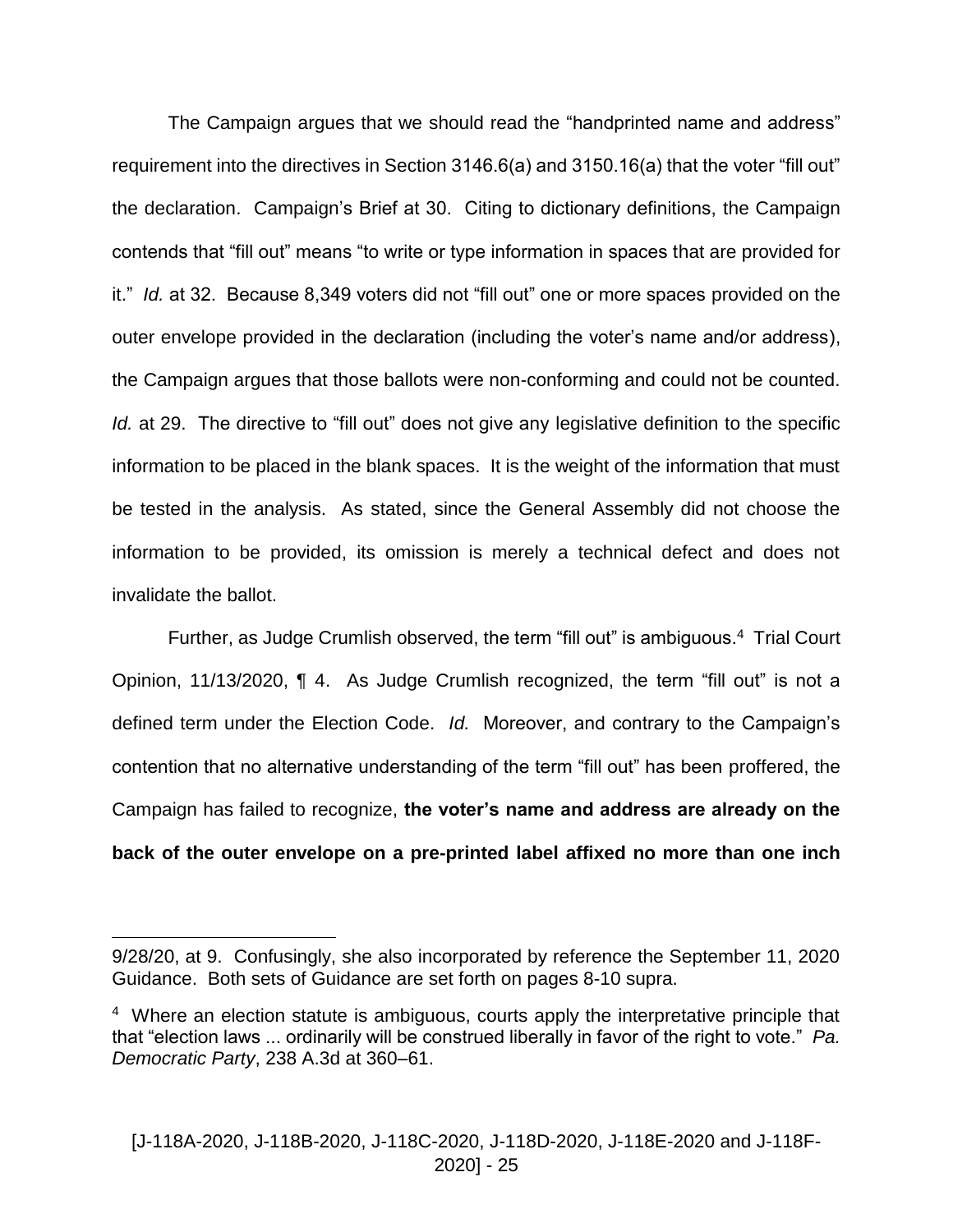**from the declaration itself.** A voter could reasonably have concluded that the blanks requesting his or her name and address needed to be "filled out" only if the name and/or address on the label was incorrect or incomplete, as it was unnecessary to provide information that was already on the back of the outer envelope.<sup>5</sup> To add further confusion, the declaration itself can be read to refer to the label: "I hereby declare that I am qualified to vote from the below stated address" can be read to mean the address as already stated on the label.

The text of the Election Code provides additional evidence of the directory nature of the provisions at issue. With regard to individuals who are not able to sign their name due to illness or physical disability, the General Assembly imposed a requirement that the declarant provide his or her "complete address." 25 P.S. § 3146.6(a)(3); 25 P.S. §

 $\overline{a}$ 5 The DNC argues, with some persuasive force, that the Campaign's requested interpretation of Pennsylvania's Election Code could lead to a violation of federal law by asking the state to deny the right to vote for immaterial reasons. Nobody acting under color of state law may deny anyone the right to vote "in any election because of an error or omission on any record or paper relating to any application, registration, or other act requisite to voting, if such error or omission is not material in determining whether such individual is qualified under State law to vote in such election." 52 U.S.C. § 10101(a)(2)(B).

Under this section, the so-called "materiality provision" of the Voting Rights Act, federal courts have barred the enforcement of similar administrative requirements to disqualify electors. *See, e.g.*, *Schwier v. Cox*, 340 F.3d 1284 (11th Cir. 2003) (disclosure of voter's social security number is not "material" in determining whether a person is qualified to vote under Georgia law for purposes of the Voting Rights Act); *Washington Ass'n of Churches v. Reed*, 492 F.Supp.2d 1264 (W.D. Wash. 2006) (enjoining enforcement of "matching" statute, requiring state to match potential voter's name to Social Security Administration or Department of Licensing database, because failure to match applicant's information was not material to determining qualification to vote); *Martin v. Crittenden*, 347 F.Supp.3d 1302 (N.D. Ga. 2018), *reconsideration denied*, 1:18-CV-4776-LMM, 2018 WL 9943564 (N.D. Ga. Nov. 15, 2018) (voter's ability to correctly recite his or her year of birth on absentee ballot envelope was not material to determining said voter's qualifications).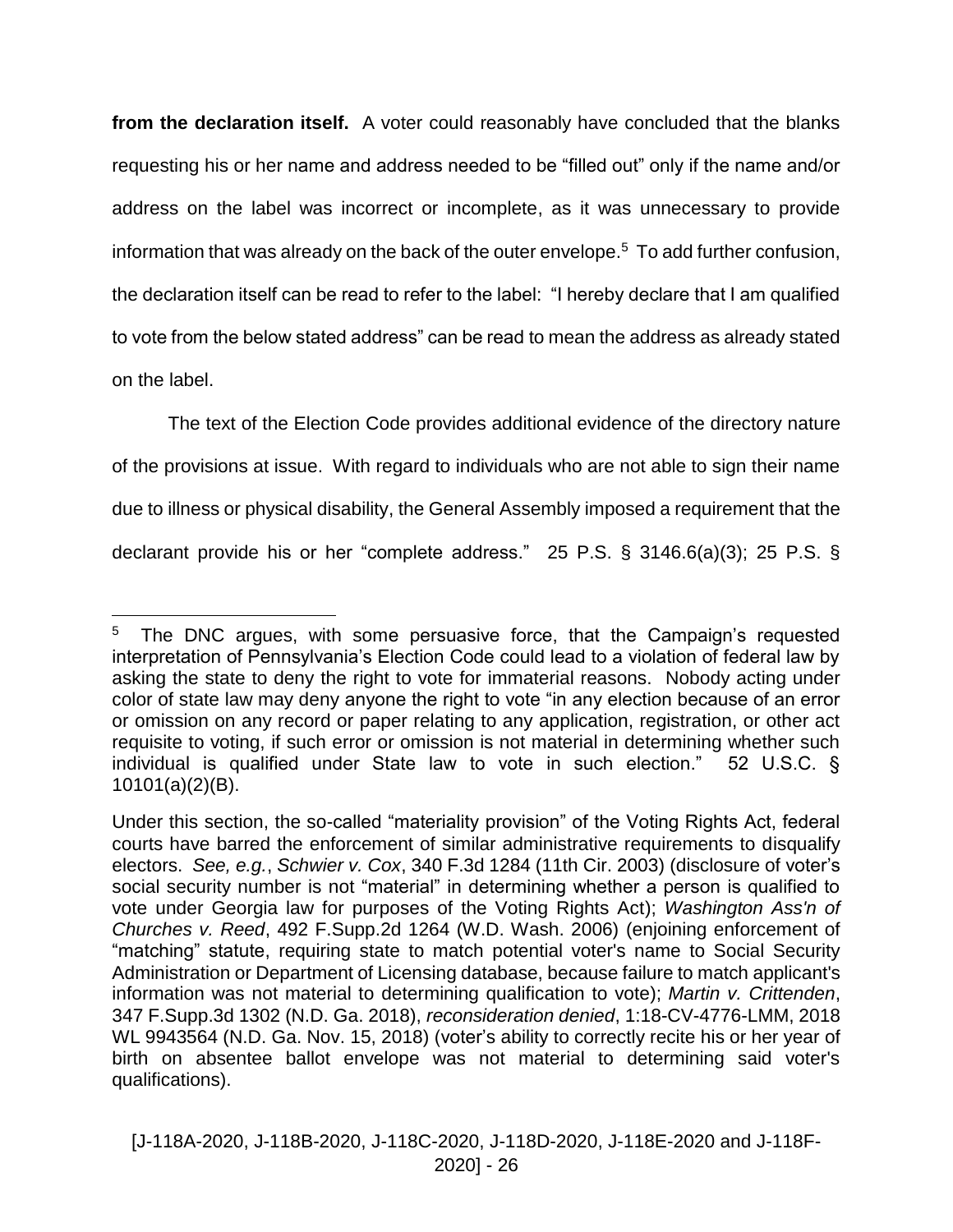3150.16(a.1). These provisions demonstrate that the General Assembly clearly knew how to impose such a requirement when it wishes to do so. *In re Nov. 3, 2020 Gen. Election*, \_\_ A.3d \_\_, 2020 WL 6252803, at \*14 (Pa. 2020) (stating that the General Assembly's prior inclusion of a signature comparison requirement demonstrated that "it understands how to craft language requiring signature comparisons at canvassing when it chooses to do so"). Moreover, Sections 3146.6(a)(3) and 3150.16(a.1) contain a precise form of declaration, crafted by the General Assembly, pertaining to voters with disabilities evidencing the General Assembly's understanding of how to mandate a precise declaration without resort to delegating non-essential information to the Secretary.

Finally, the text of the Election Code further demonstrates the lack of any need for handwritten names and addresses. Section 3146.8(g)(3), which relates to the canvassing of official absentee ballots and mail-in ballots, provides, in relevant part:

> When the county board meets to pre-canvass or canvass absentee ballots and mail-in ballots under paragraphs (1), (1.1) and (2), the board shall examine the declaration on the envelope of each ballot not set aside under subsection (d) [a voter who dies before the election] and shall compare the information thereon with that contained in the "Registered Absentee and Mail-in Voters File," the absentee voters' list and/or the "Military Veterans and Emergency Civilians Absentee Voters File," whichever is applicable.

25 P.S. § 3146.8(g)(3). The county board of elections' duty to keep a "Military Veterans and Emergency Civilians Absentee Voters File," which is not relevant to the current dispute, is governed by 25 P.S. § 3146.2c(b). Section 3146.2c(a) previously housed the board's duty to keep a "Registered Absentee and Mail-in Voters File." However, the General Assembly recently eliminated this directive. *See* 2020, March 27, P.L. 41, No.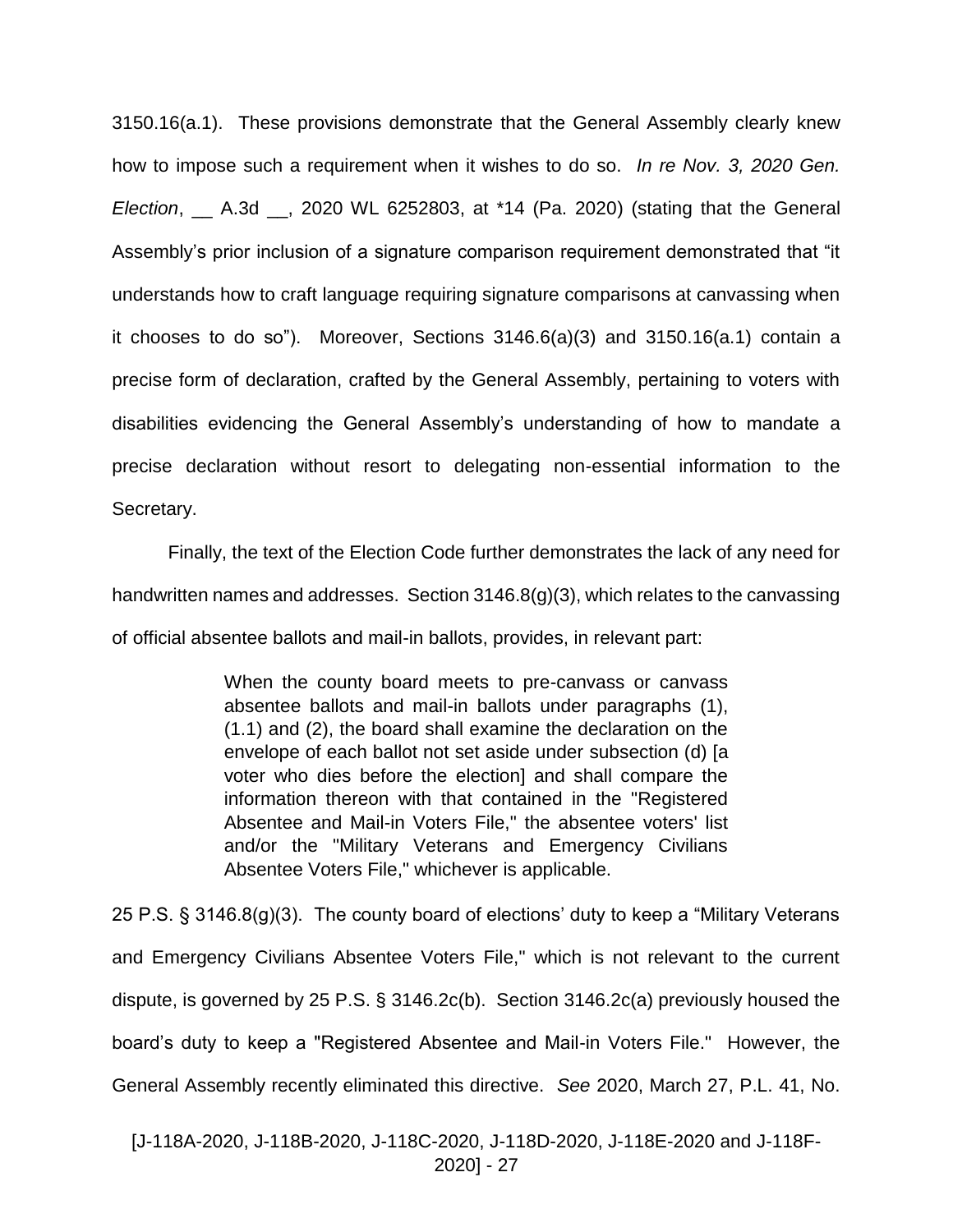12, § 8, imd. effective (deleting subsection (a), which required county board of elections to maintain at its office "a file containing the duplicate absentee voter's temporary registration cards of every registered elector to whom an absentee ballot has been sent"). By virtue of this amendment, the General Assembly eliminated one of the reference points that still appear in Section 3146.8(g)(3). The current Section 3146.2c(c) directs the county board to maintain the "the absentee voters' list" referenced in Section 3146.8(g)(3). The General Assembly also amended Section 3146.2c(c), which previously only directed the chief clerk to "prepare a list for each election district showing the names and post office addresses of all voting residents thereof to whom official absentee ballots shall have been issued," to include such voting residents who were issued mail-in ballots. *See* 2019, Oct. 31, P.L. 552, No. 77, § 5.1, imd. effective (inserting "or mail-in" twice in subsection  $(c)$ ).

As such, as relevant for our purposes, Section 3146.8(g)(3) directs that "the board shall examine the declaration on the envelope of each ballot not set aside under subsection (d) [a voter who dies before the election] and shall compare the information thereon with that contained in the … the absentee voters' list," which, pursuant to Section 3146.2c(c), now also contains voters who received mail-in ballots. A close reading of the language chosen by the General Assembly here is telling. Section 3146.8(g)(3) directs the board to "examine the declaration **on the envelope**" and "compare the information **thereon**" to the absentee (and mail-in) voters' list. 25 P.S. § 3146.8(g)(3) (emphasis added). Reading these phrases together, it is clear that the General Assembly intended that the information to be compared to the absentee (and mail-in) voters' list is the information on the outer envelope which includes the pre-printed name and address. If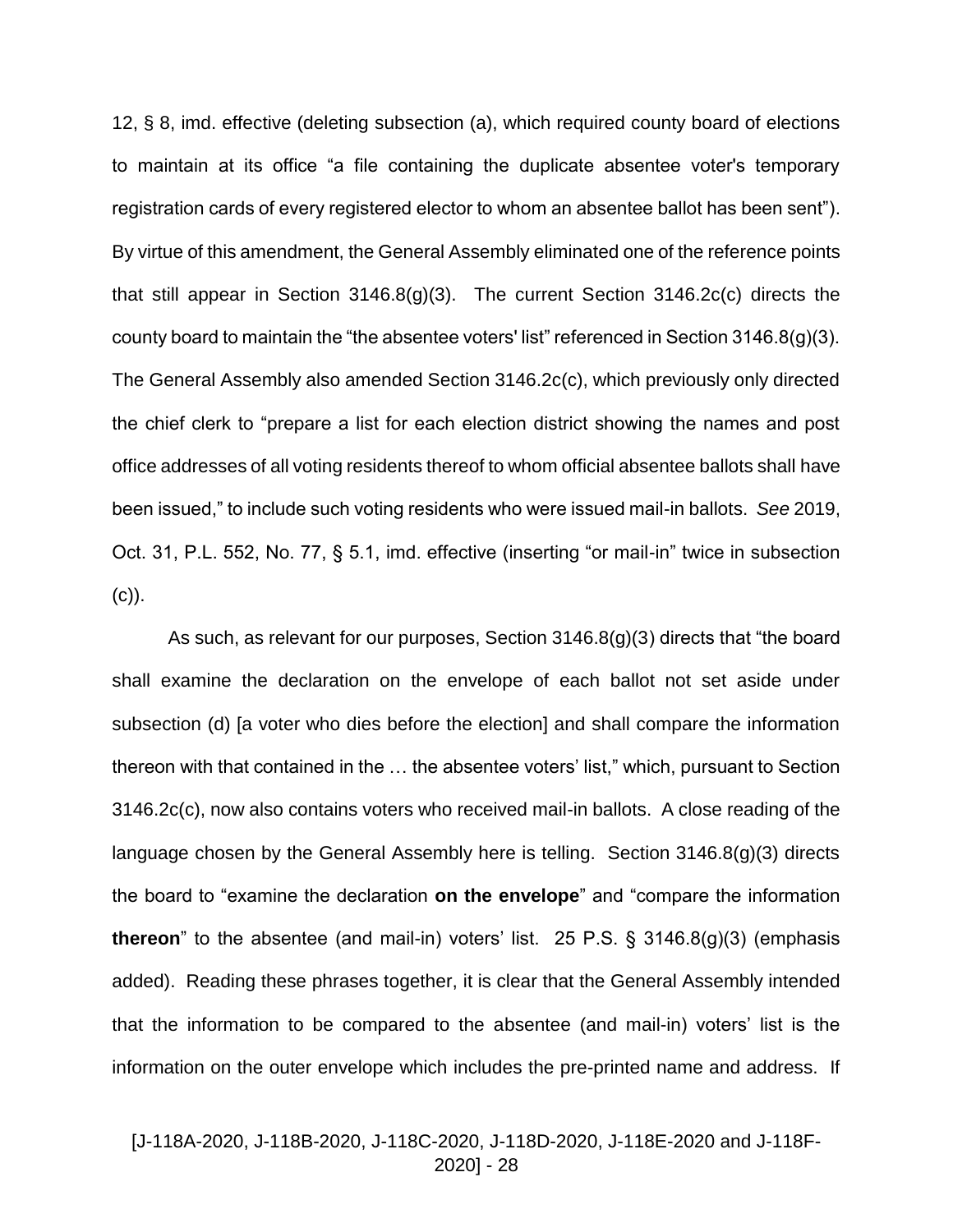the General Assembly intended for the information written by the voter to be compared to the absentee voters' list, it would have used the term "therein," thus directing the board to compare the information contained "within" the declaration (the handwritten name and address).

The following sentence in this section further suggests that the General Assembly intended such bifurcation. Section 3146.8(g)(3) next states:

> If the county board has verified the proof of identification as required under this act and is satisfied that the declaration is sufficient and the information contained in the … the absentee voters' list … verifies his right to vote, the county board shall provide a list of the names of electors whose absentee ballots or mail-in ballots are to be pre-canvassed or canvassed.

25 P.S. § 3146.8(g)(3). Here, the board is directed to consider whether the declaration is sufficient (i.e., the examination contained in the previous sentence) and also ensure that the absentee voters' list confirms the voter's right to vote (i.e., the comparison of the printed information to the relevant list from the prior sentence).

# **(2) Failures to include dates**

Both the Campaign and Ziccarelli argue that the requirement to state the date on which declaration was signed is a mandatory obligation requiring disenfranchisement for lack of compliance. We disagree, as we conclude that dating the declaration is a directory, rather than a mandatory, instruction, and thus the inadvertent failure to comply does not require that ballots lacking a date be excluded from counting. As reviewed hereinabove, in our recent decision in *Pa. Democratic Party*, we reiterated that the distinction between directory and mandatory instructions applies with respect to a voter's obligations under the Election Code, and that only failures to comply with mandatory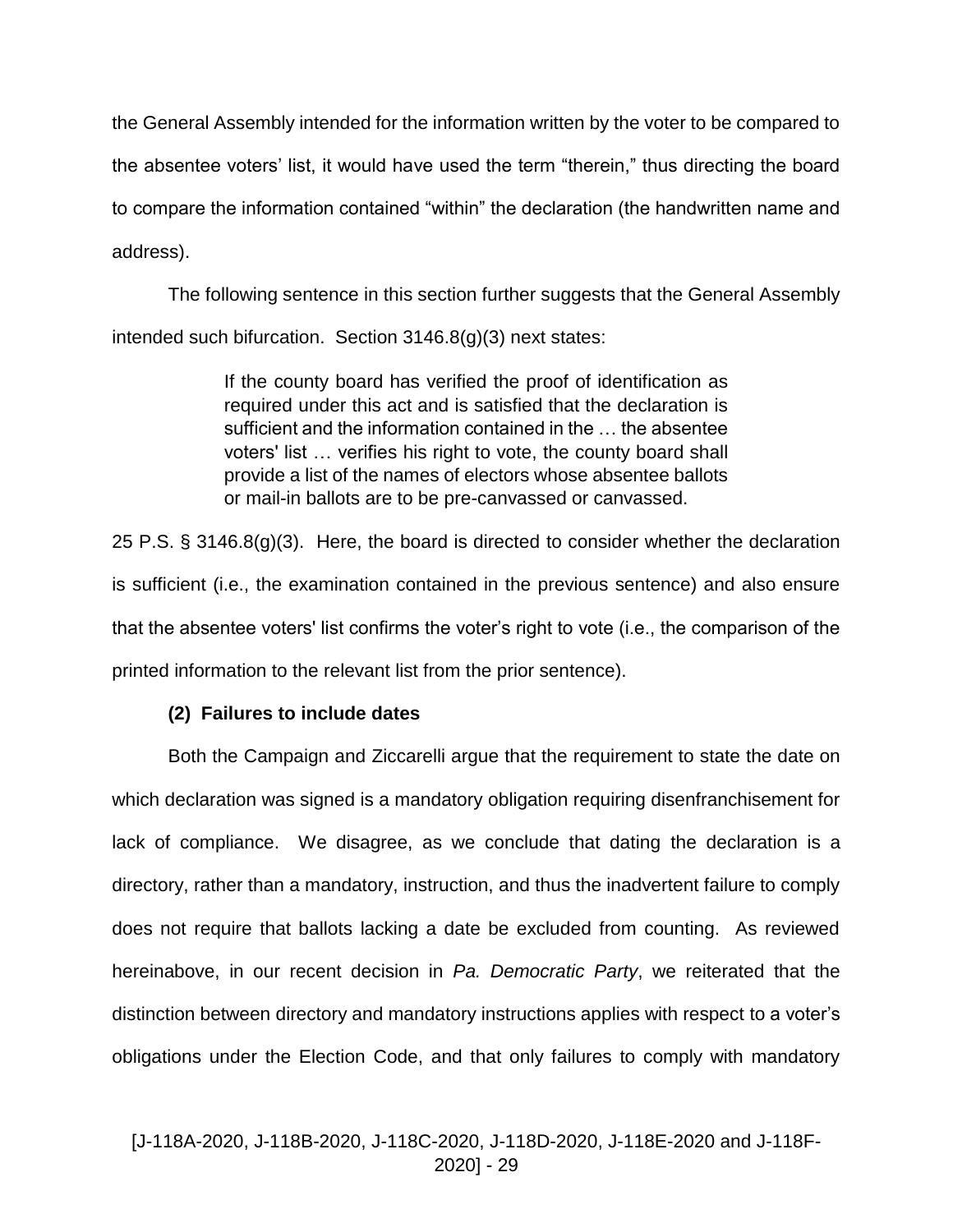obligations, which implicate both legislative intent and "weighty interests" in the election process, like ballot confidentiality or fraud prevention, will require disqualification. *Pa. Democratic Party*, 238 A.3d at 379-80.

The Commonwealth Court and Ziccarelli relied upon the Election Code's use of the of "**shall** … date" language in construing the date obligation as mandatory. *In Re: 2,349 Ballots in the 2020 General Election, Appeal of: Nicole Ziccarelli*, \_\_ A.3d \_\_, 1162 C.D. 2020, 10 (Pa. Comm. 2020). Although unlike the handwritten name and address, which are not mentioned in the statute, the inclusion of the word "date" in the statute does not change the analysis because the word "shall" is not determinative as to whether the obligation is mandatory or directive in nature. That distinction turns on whether the obligation carries "weighty interests." The date that the declaration is signed is irrelevant to a board of elections' comparison of the voter declaration to the applicable voter list, and a board can reasonably determine that a voter's declaration is sufficient even without the date of signature. Every one of the 8,329 ballots challenged in Philadelphia County, as well as all of the 2,349 ballots at issue in Allegheny County, were received by the boards of elections by 8:00 p.m. on Election Day, so there is no danger that any of these ballots was untimely or fraudulently back-dated. Moreover, in all cases, the receipt date of the ballots is verifiable, as upon receipt of the ballot, the county board stamps the date of receipt on the ballot-return and records the date the ballot is received in the SURE system. The date stamp and the SURE system provide a clear and objective indicator of timeliness, making any handwritten date unnecessary and, indeed, superflous.

Ziccarelli offers two alternative "weighty interests" for our consideration. She first contends that the date on which the declaration was signed may reflect whether the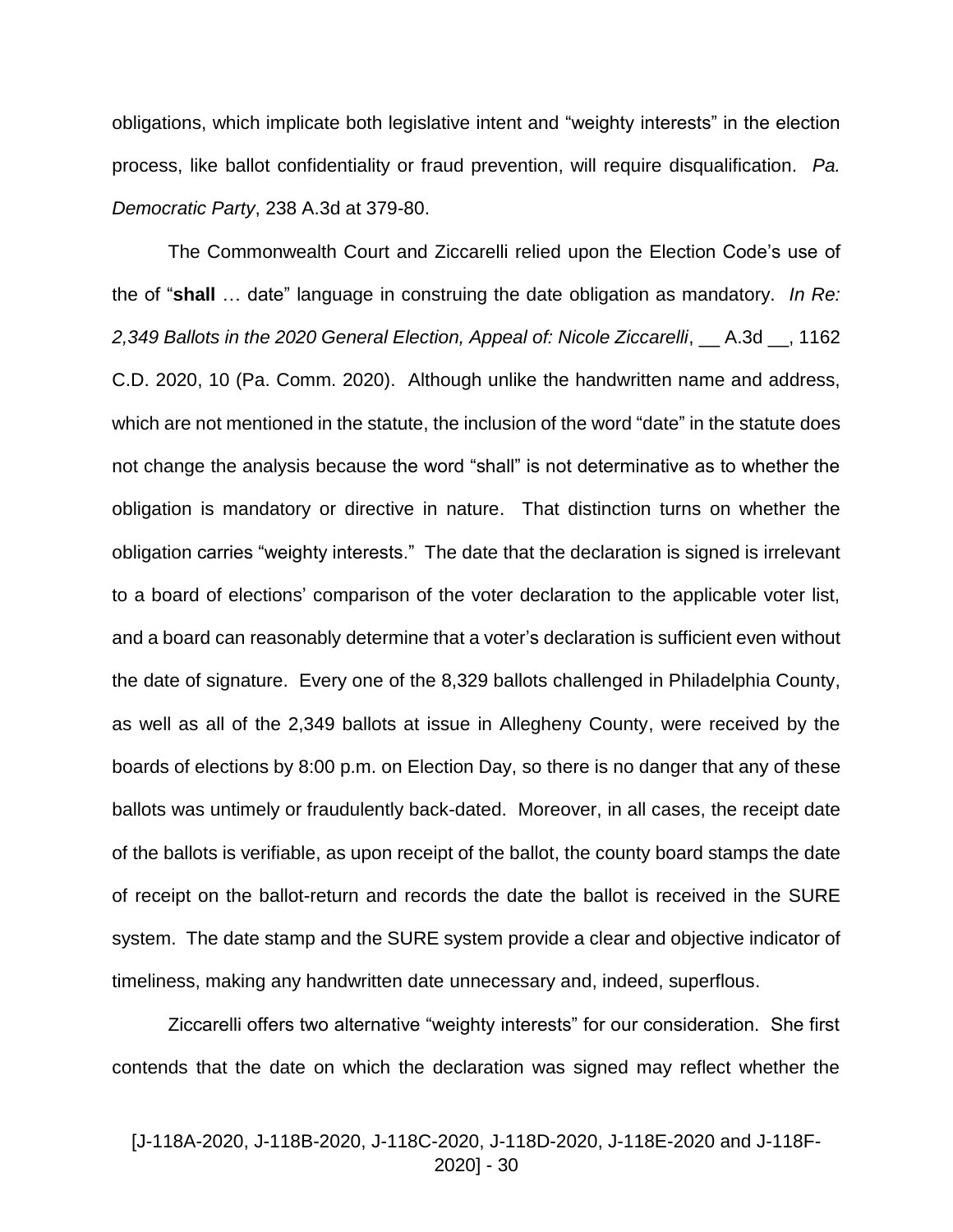person is a "qualified elector" entitled to vote in a particular election. Pursuant to Section 3150.12b (entitled "Approval of application for mail-in ballot"), a board of elections may have determined that the person was a qualified elector and thus entitled to receive a mail-in ballot. Pursuant to Section 2811, however, to be a qualified elector, "[h]e or she shall have resided in the election district where he or she shall offer to vote at least thirty days immediately preceding the election, except that if qualified to vote in an election district prior to removal of residence, he or she may, if a resident of Pennsylvania, vote in the election district from which he or she removed his or her residence within thirty days preceding the election." 25 P.S. § 2811. As a result, Ziccarelli contends that the person may have been qualified to vote in a particular voting district at the time of applying for a mail-in ballot, but no longer a qualified elector in that voting district on Election Day. Ziccarelli's Brief at 16.

This unlikely hypothetical scenario is not evidence of a "weighty interest" in the date on the document for assuring the integrity of Pennsylvania's system for administering mail-in voting. Among other things, the canvassing statute, 25 P.S. § 3146.8(g)(3), directs the board to examine the declaration on the envelope of each ballot and compare the information thereon with that contained in the now defunct "Registered Absentee and Mail-in Voters File." *See* discussion supra pp. 27-29. The date of signing the declaration will not be of any benefit in performing this task, as the name of the voter at issue will be on this list (as a result of his or her approval to receive a mail-in ballot), and the date of signing will provide no information with respect to whether or not he or she has left the voting district in the interim. Most critically, our current statutory framework includes no requirement that a county board of elections investigate whether an individual who had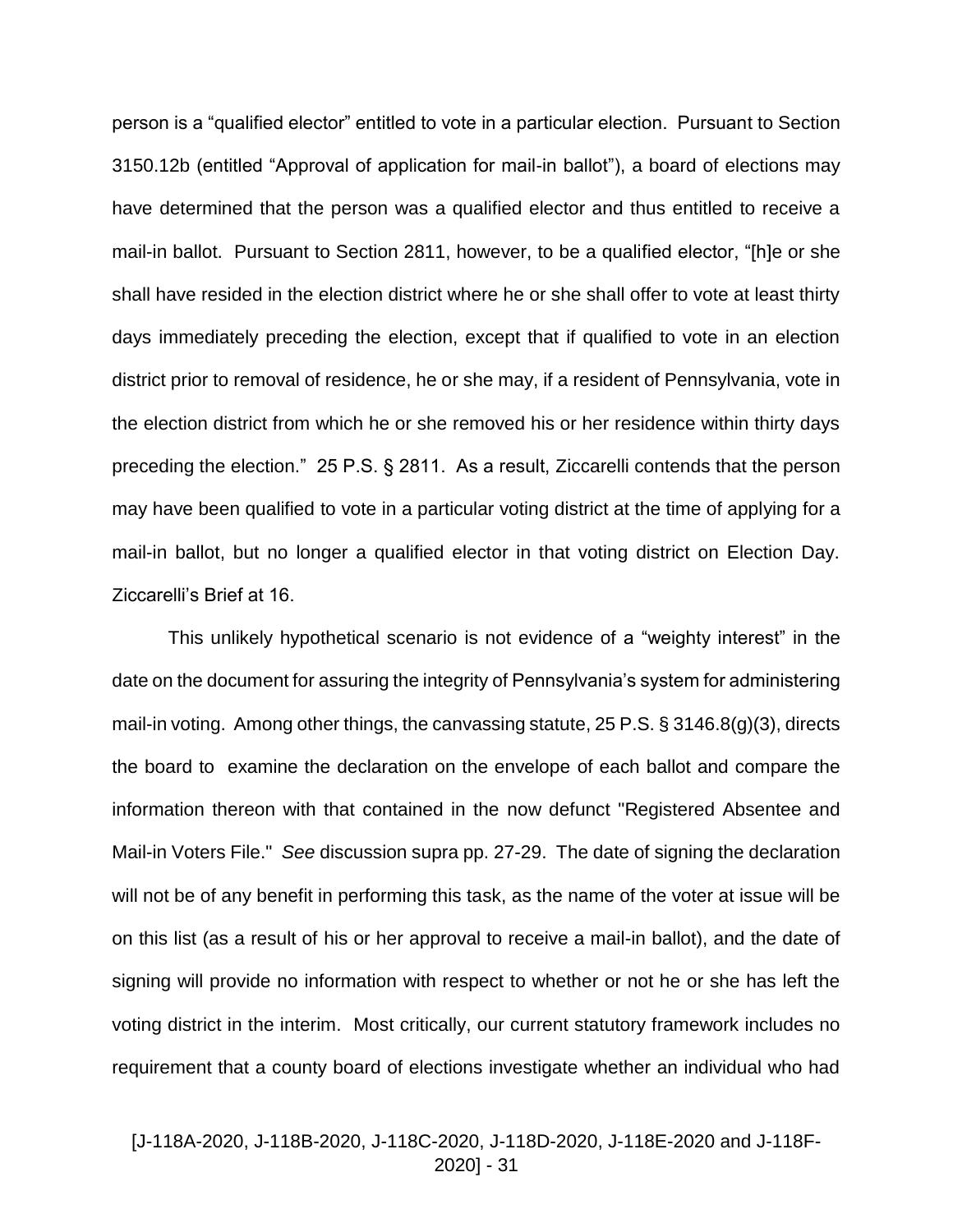been confirmed as a qualified elector at the time of approval to receive a mail-in ballot remains as a qualified elector on Election Day. If the General Assembly had so intended, it would certainly have expressly stated it, as opposed to nebulously tucking such an unprecedented requirement into the instructions to the Secretary for designing the declaration.

Second, Ziccarelli argues that the date of signature of the declaration will serve to prevent double voting, as "whether an elector has already voted in the election for which the ballot is issued, by its very nature, depends on the date on which the declaration was signed." Ziccarelli's Brief at 16. Boards of elections do not use signatures or any handwritten information to prevent double voting. Duplicate voting is detected by the use of bar codes through the SURE system, and the board identifies the earlier cast vote by referencing the date it received the ballot, not the date on which the declaration was signed.

Ziccarelli and the Commonwealth Court insist that this Court "has already held that mail-in ballots with undated declarations are not 'sufficient' and, thus, must be set aside." Ziccarelli's Brief at 9; *In Re: 2,349 Ballots in the 2020 General Election*, 1162 C.D. 2020, at 10. In support of this contention, they reference an observation in our recent decision in *In re November 3, 2020 General Election*, \_\_ A.3d \_\_, 2020 WL 6252803 (Pa. 2020), that when assessing the sufficiency of a voter's declaration, "the county board is required to ascertain whether the return envelope has been filled out, dated, and signed – and if it fails to do so then the ballot cannot be designated as "sufficient" and must be set aside.<sup>6</sup>

 $\overline{a}$ 

<sup>6</sup> In her brief, Ziccarelli cites to the Guidance distributed by the Secretary of the Commonwealth on September 28, 2020 to the county boards of elections, advising that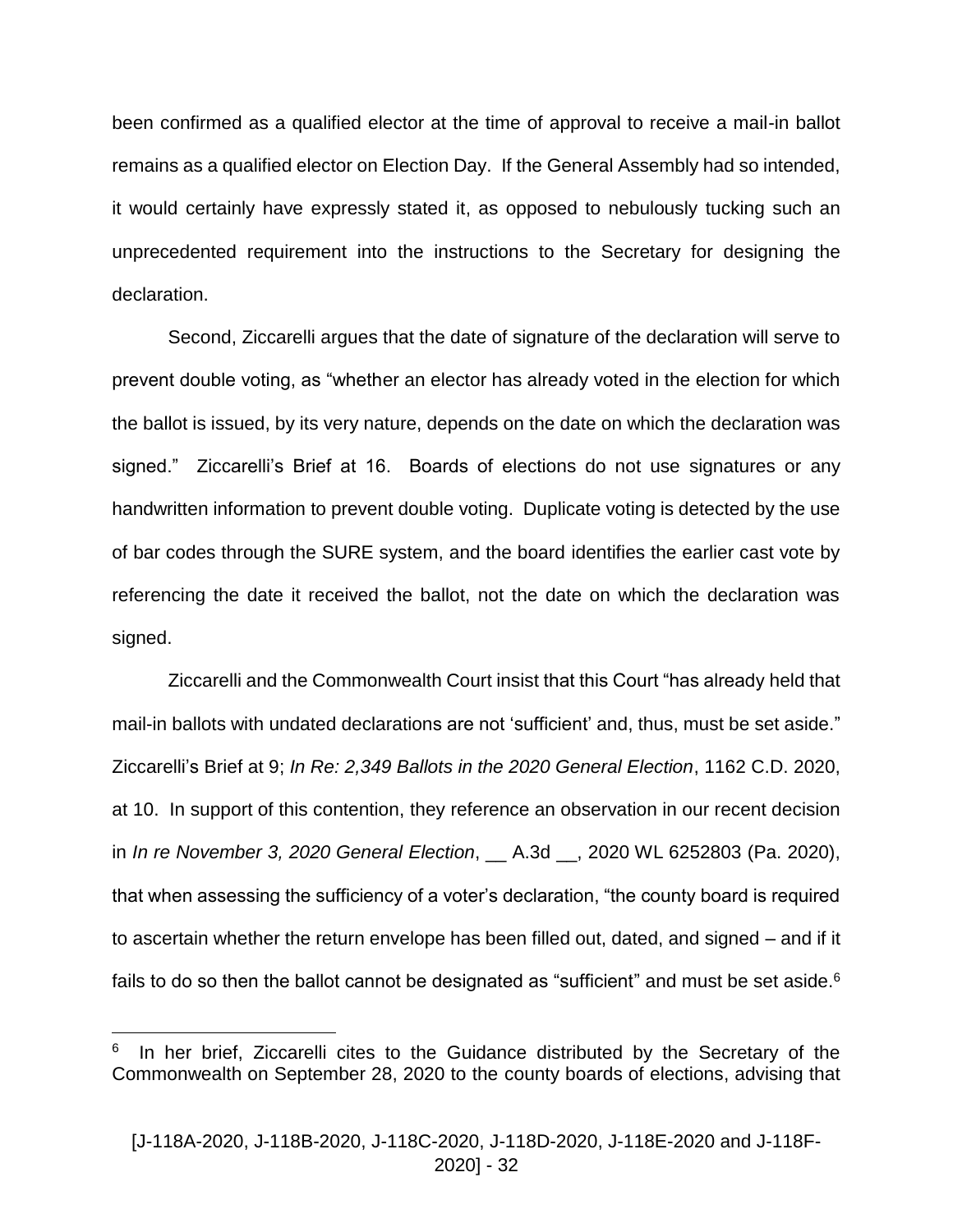*Id.* at \*12-13. This statement is being taken out of context. Our statement in 2020 *General Election* was in reference to the limitations on what an election board is directed by the statute to do when assessing the sufficiency of a voter's declaration for the express purpose of indicating what they were not to do, i.e., signature comparisons. The question in *In Re: Nov. 3, 2020 General Election* was a narrow one. We did not address (as it was not at issue) whether a county board of elections could find a declaration as sufficient even though it was undated. That question requires an entirely different analysis that

 $\overline{a}$ 

<sup>&</sup>quot;[a] ballot‐return envelope with a declaration that is not filled out, dated, and signed is not sufficient and must be set aside, declared void and may not be counted." As noted in footnote 3 supra, however, the Secretary also issued Guidance on September 11, 2020, which was cited with approval by the Philadelphia Board and the DNC. No party referenced both sets of Guidance, however, even though the September 28 Guidance incorporated the September 11 Guidance. *See* Guidance, 9/28/2020, at 9 ("For more information about the examination of return envelopes, please refer to the Department's September 11, 2020 Guidance Concerning Examination of Absentee and Mail‐in Ballot Return Envelopes.").

In any event, we will not consider this Guidance in making our decision. Neither of the parties explain how the potentially contradictory directives are to be understood. More importantly, the Secretary has no authority to definitively interpret the provisions of the Election Code, as that is the function, ultimately, of this Court. The Secretary also clearly has no authority to declare ballots null and void. "[I]t is the Election Code's express terms that control, not the written guidance provided by the Department and as this Court repeatedly has cautioned, even erroneous guidance from the Department or county boards of elections cannot nullify the express provisions of the Election Code." *In re Scroggin*, 237 A.3d 1006, 1021 (Pa. 2020). Moreover, the Secretary has no authority to order the sixty-seven county boards of election to take any particular actions with respect to the receipt of ballots. 25 P.S. § 2621(f.2).

Finally, with respect to the September 28 Guidance indicating that undated ballots must be set aside, we note that in addition to the Philadelphia and Allegheny County Boards, at least two other boards of elections also did not follow it. *Donald J. Trump for President Inc. v. Bucks Cnty. Bd. of Elections,* No. 2020-05786 (Bucks Cty. Ct. Com. Pl.); *Donald J. Trump for President, Inc., et al. v. Montgomery Cnty. Bd. of Elections*, No. 2020-18680 (Nov. 13, 2020). Both the Bucks County and Montgomery County Courts of Common Pleas affirmed the counting of the ballots even though the declarations had not been filled out in full. Each of the courts of common pleas appropriately applied this Court's precedent in doing so.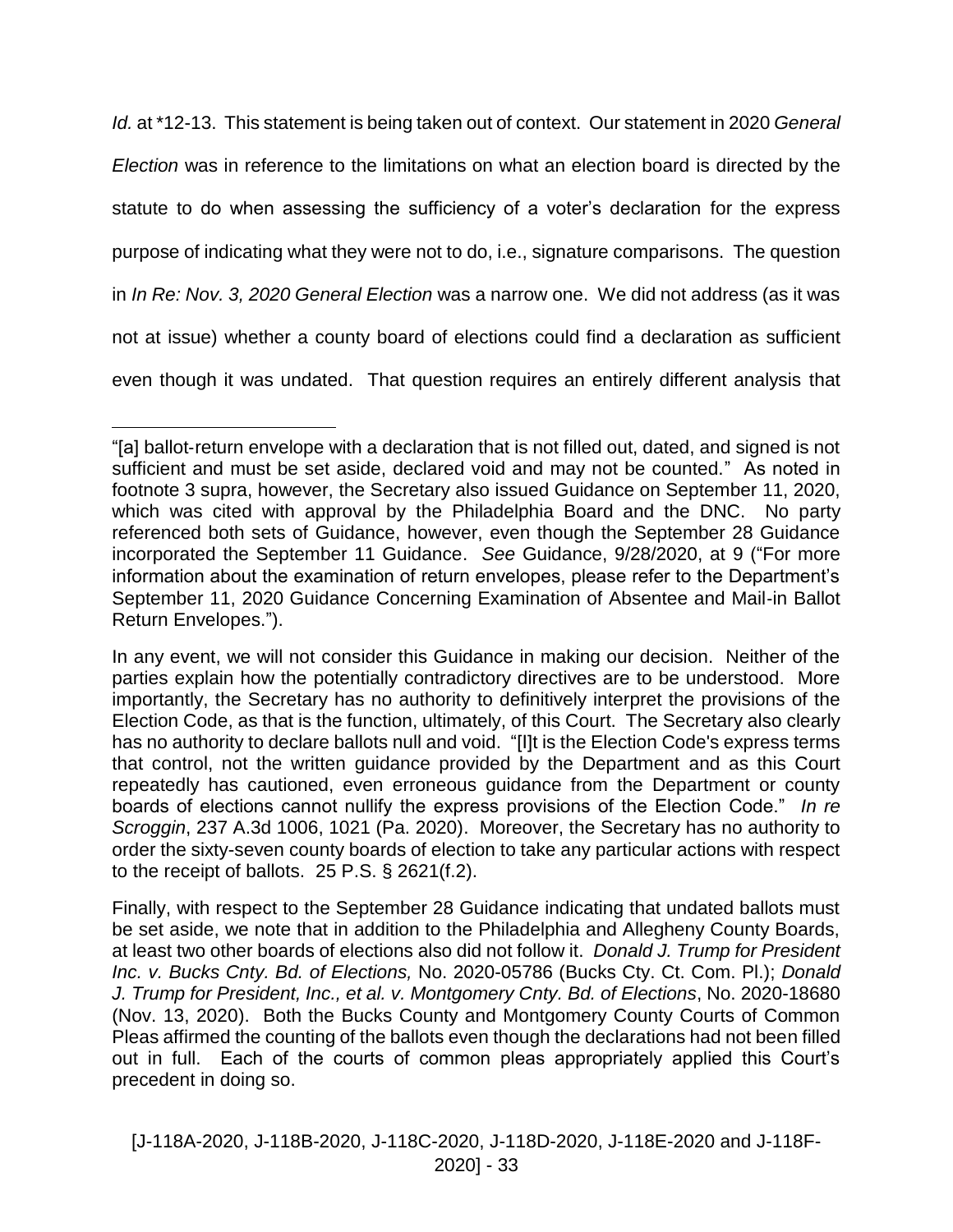depends in significant part on whether dating was a mandatory, as opposed to a directive, requirement. We have conducted that analysis here and we hold that a signed but undated declaration is sufficient and does not implicate any weighty interest. Hence, the lack of a handwritten date cannot result in vote disqualification.

#### **IV. CONCLUSION**

As we recognized in *Pa. Democratic Party*, "while both mandatory and directory provisions of the Legislature are meant to be followed, the difference between a mandatory and directory provision is the consequence for non-compliance: a failure to strictly adhere to the requirements of a directory statute will not nullify the validity of the action involved." *Pa. Democratic Party*, 238 A.3d at 378. Here we conclude that while failures to include a handwritten name, address or date in the voter declaration on the back of the outer envelope, while constituting technical violations of the Election Code, do not warrant the wholesale disenfranchisement of thousands of Pennsylvania voters. As we acknowledged in *Shambach*, "ballots containing mere minor irregularities should only be stricken for compelling reasons." *Shambach*, 845 A.2d at 799; *see also Appeal of Gallagher*, 41 A.2d 630, 632 (Pa. 1945) ("[T]he power to throw out a ballot for minor irregularities ... must be exercised very sparingly and with the idea in mind that either an individual voter or a group of voters are not to be disfranchised at an election except for compelling reasons."). Having found no compelling reasons to do so, we decline to intercede in the counting of the votes at issue in these appeals.

The decision of the Philadelphia Court of Common Pleas is hereby affirmed. The decision of the Commonwealth Court is hereby reversed and the decision of the Allegheny County Court of Common Pleas is reinstated.